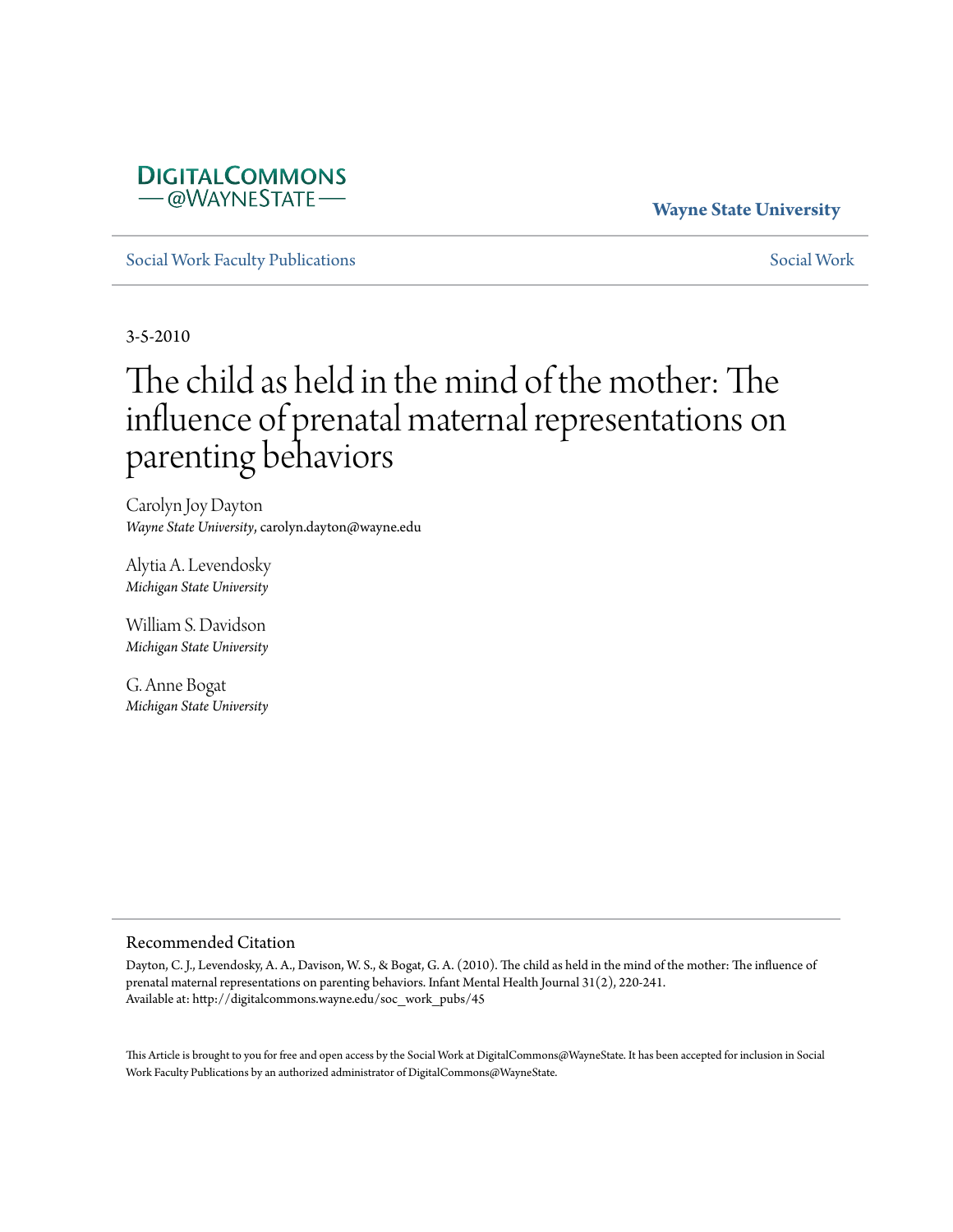NOTICE IN COMPLIANCE WITH PUBLISHER POLICY: This is the peer reviewed version of the following article: Dayton, C. J., Levendosky, A. A., Davison, W. S., & Bogat, G. A. (2010). The child as held in the mind of the mother: The influence of prenatal maternal representations on parenting behaviors. *Infant Mental Health Journal 31*(2), 220-241., which has been published in final form at http://dx.doi.org/10.1002/imhj.20253. This article may be used for non-commercial purposes in accordance with Wiley Terms and Conditions for self-archiving (http://olabout.wiley.com/WileyCDA/Section/id-817011.html)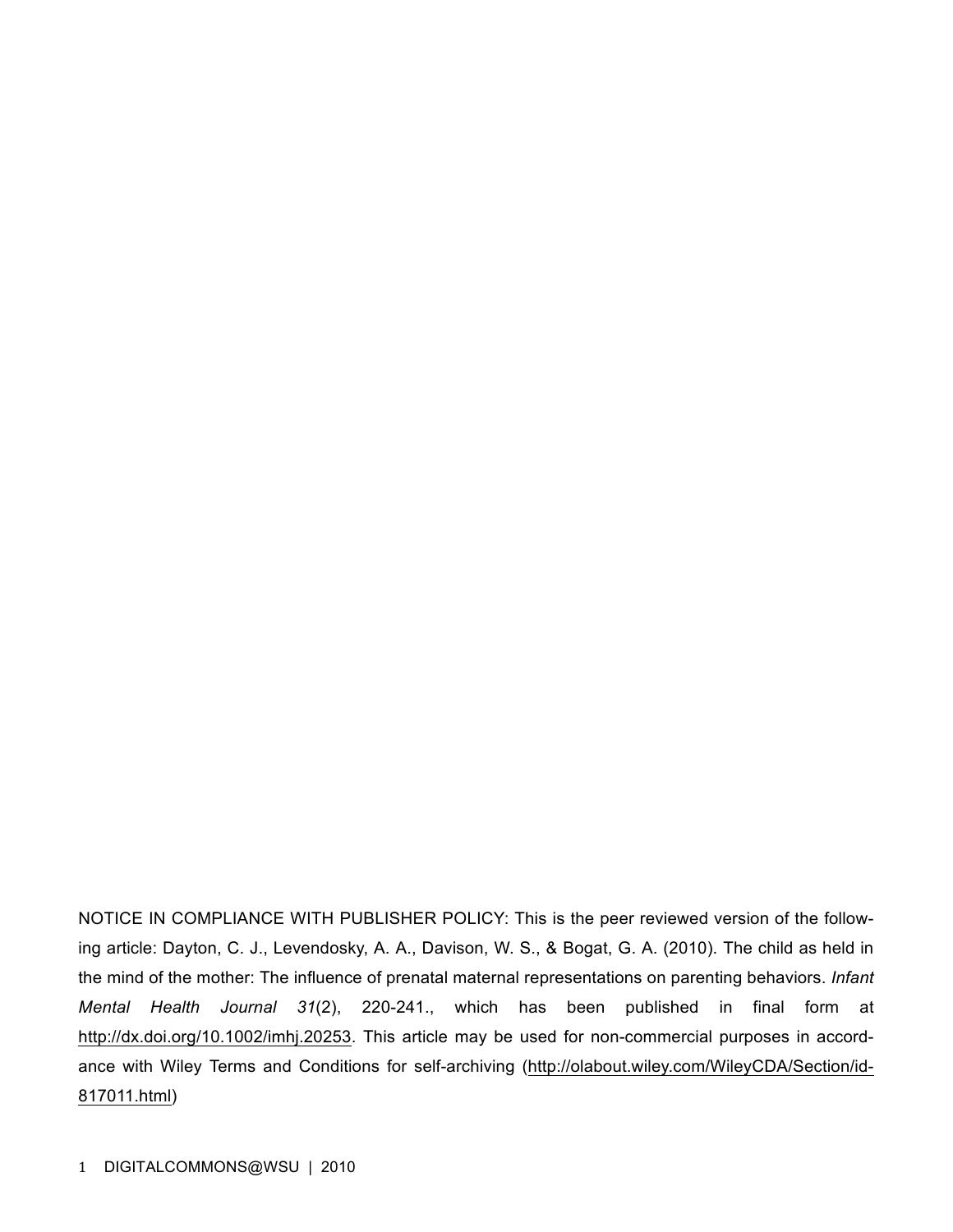# **The child as held in the mind of the mother: The influence of prenatal maternal representations on parenting behaviors**

CAROLYN JOY DAYTON, Michigan State University ALYTIA A. LEVENDOSKY, Michigan State University WILLIAM S. DAVIDSON, Michigan State University G. ANNE BOGAT, Michigan State University

**Abstract** Using a longitudinal design, this study examined the relationship of a mother's prenatal representation of her child and her parenting behavior with that child at one-year-of-age in a sample of women who were either exposed or not exposed to intimate partner violence (IPV) ( $n = 164$ ; mean child age = 1.1 years, sd = .11 years; 52% male). Controlling for prenatal IPV, a MANCOVA analysis revealed that prenatal representational typology was significantly related to parenting behavior one year post-partum. Mothers whose representations were affectively deactivated (disengaged) were more behaviorally controlling with their children. Mothers whose representations were affectively overactivated (distorted) were more hostile with their children. Mothers with balanced representations demonstrated more positive parenting. Exposure to IPV did not moderate this relationship. There was no direct association between pre-natal or post-natal IPV and parenting behavior. These findings suggest that prenatal representations influence postnatal parenting behavior in significant and theoretically consistent ways and that this relationship functions similarly for both abused and non-abused women. Results add to the growing literature that internal representations serve to guide behavior throughout development and suggest that maternal working models may be one important link in the intergenerational transmission of attachment relationships.

**Keywords** internal representations, working models, parenting behavior, attachment theory, intimate partner violence (IPV), domestic violence

"I suggest, as you know I do, and I suppose everyone agrees, that ordinarily the woman enters into a phase, a phase from which she ordinarily recovers in the weeks and months after the baby's birth, in which to a large extent she is the baby and the baby is her. There is nothing mystical about this. After all, she was a baby once, and she has in her the memories of being a baby; she also has memories of being cared for, and these memories either help or hinder her in her own experiences as a mother."

Winnicott, 1966 (cited in Winnicott, 1987)

The importance of the parent-child relationship in infancy and early childhood as a primary contributor to child development has been wellestablished (Sameroff & Emde, 1989). Theory and research suggest that the mother/child relationship begins when the mother is pregnant and that her prenatal internal representations influence her postnatal internal representations as well as her postnatal relationship with her child (Bibring, Dwyer, Huntington, & Valenstein, 1961; Stern, 1995; Zeanah & Barton, 1989). However, little is known regarding whether prenatal representations predict later parenting behavior and whether contextual factors, such as intimate partner violence (IPV; defined here as male violence toward his female partner), are also influential. Trauma theory suggests that a woman's current experience of IPV will have important effects on her capacity to parent effectively (Herman, 1992). The present study examines the influence of prenatal maternal representations on later parenting behaviors and the moderating effect of IPV on this relationship in a heterogeneous-for-risk sample.

#### **Working Models: Representing Relationships and Guiding Behavior throughout Development**

Bowlby used the term "working model" to describe the process by which individuals construct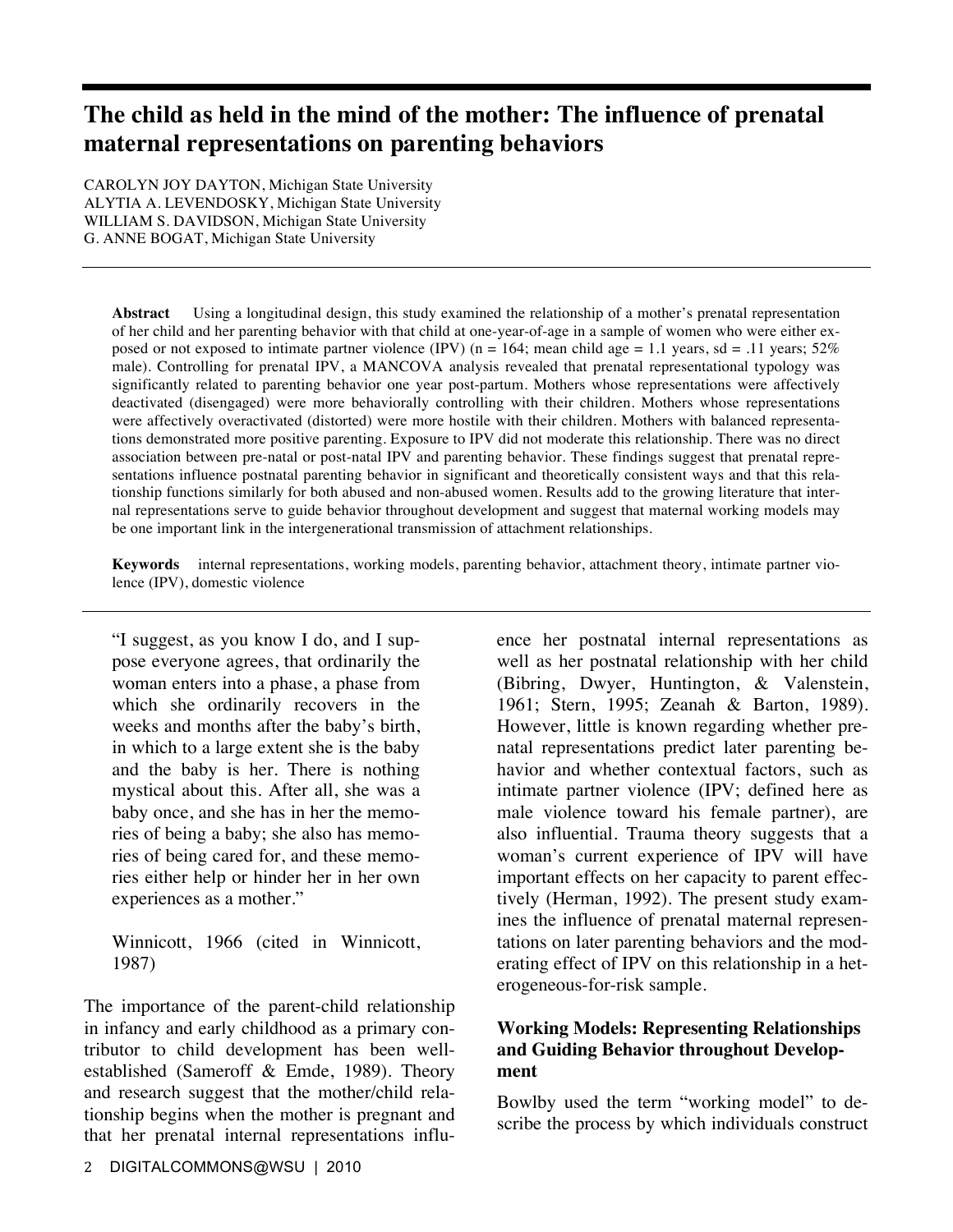and revise mental templates, or "representations," of their interpersonal environments (Bowlby, 1969/1982). He argued that these representations serve as guides within relationships; they facilitate the organization of incoming information, allowing the individual to choose from previously learned behavioral repertoires. By adulthood, working models that are based on the individual's early attachment experiences are thought to have been consolidated and assumed to be functioning in a relatively stable, consistent, and unconscious manner (Bowlby, 1969/1982; Collins & Read, 1994). In fact, research with adult populations has suggested a correspondence between early relationship history and later security within the context of adult romantic relationships (Mikulincer & Shaver, 2003).

As adults make the transition into parenthood, they are required to make a critical shift from activation of the attachment behavioral system (which supports the goal of being protected) to activation of the caregiving behavioral system, which strives to be the provider of protection to the child (George & Solomon, 1999) . As Aber, Belsky, Slade and Crnic (1999) explained, "… just as the motivation to seek care leads children to develop a representation of their relationship with their caregiver, so will the motivation to provide care lead parents to develop a representation of their relationship with their child" (p. 1040).

This process begins during pregnancy when the majority of women enter into an intensely heightened phase of emotional preparedness for parenting (Cohen & Slade, 2000). An inherent component of the maternal-fetal connection during pregnancy is the development of specific representations of the growing baby (Zeanah, Zeanah, & Stewart, 1990). Following the birth of the infant, many other factors have been posited to influence the mother-infant relationship, and presumably the representation (Crockenberg & Leerkes, 2000; Green, Coupland, & Kitzinger, 1990). Thus, it is only through the assessment of *prenatal* maternal representations of the unborn infant that we can obtain an understanding of the mother's emotional connection to the infant that is still relatively unfettered by actual experiences.

Given the power of internal representations to guide behavior at an unconscious level, it is likely that prenatal representations have an effect on the ways in which a mother interacts with her newborn infant beginning with the first moments of contact. In fact, preliminary work in this area has provided confirmatory evidence that the mother's prenatal representations hold significant meaning for the developing mother-infant relationship (Benoit, Parker, & Zeanah, 1997; Huth-Bocks, Levendosky, & Bogat, 2002; Huth-Bocks, Levendosky, Theran, & Bogat, 2004; Theran, Levendosky, Bogat, & Huth-Bocks, 2005). To date, however, the majority of this research has examined the impact of prenatal working models on child attachment categories rather than on parenting behaviors.

The importance of a parent's ability to regulate his or her emotions and behaviors in order to facilitate the infant's healthy development has been well established in studies of early parenting (see Crockenberg & Leerkes, 2000 for a review). Influenced by her own research as well as Bowlby's work (Bowlby, 1969/1982), Ainsworth's seminal study of infant attachment suggested that the mother's ability to tolerate a range of affective displays from her infant and not be overwhelmed or cut-off from them was key in her ability to provide sensitive caretaking (Ainsworth, Blehar, Waters, & Wall, 1978). Stern's (1985) later synthesis of the theoretical work and empirical examinations of social-emotional development in infancy highlighted the importance of well-regulated, maternal parenting behaviors to the infant's early ability to internalize selfregulatory capacities. Consistent with these earlier works, Dix' (1991) comprehensive empirical review and formulation suggested that sensitive parenting is dependent on the parent's ability to provide an affectively organized response to the child's behaviors. He argued that parents who are able to regulate their emotions are better able to attend to the child's behaviors and then modify their own behaviors to meet the physical and emotional needs of the child. More recently, the growing neurobiological literature has shed light on the ways in which early, regulated, parentinfant interactions play a critical role in the in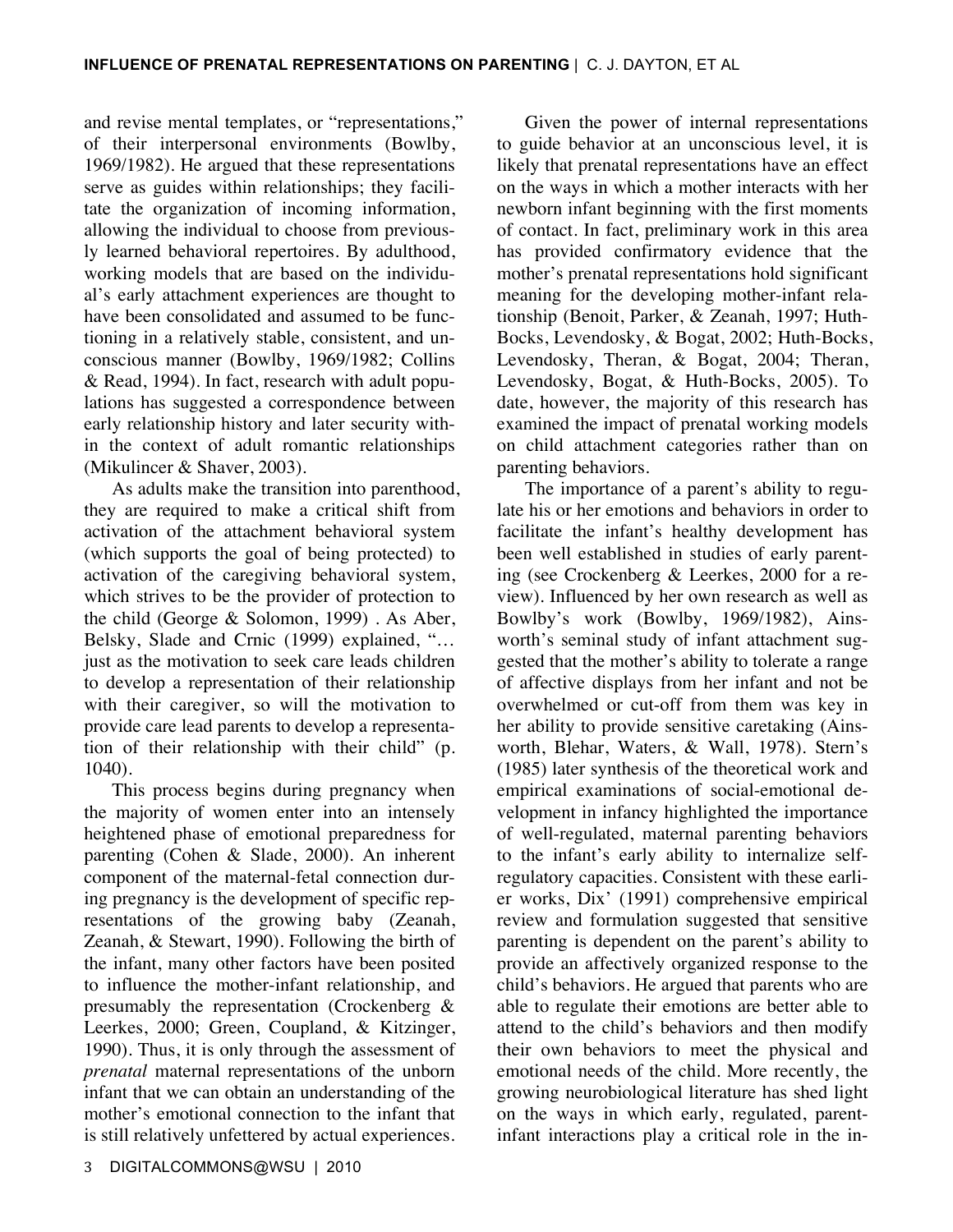fant's neurological development (see Fonagy, Gergely, Jurist, & Target, 2004 for a synthesis of neurobiological, attachment and psychoanalytic theory). In a recent synthesis of this work, Schore (2003) states, "Infant research now suggests that the baby becomes attached to the modulating caregiver who expands opportunities for positive affect and minimizes negative affect" (p. 8). This suggests that the parent must regulate his or her own affects and behaviors in order to have a modulating effect on the infant.

#### **Representing the Child: Structure and Content**

Attachment theory suggests that a parent's ability to regulate his or her emotional and behavioral reactions within the parent-child relationship is dependent, in part, on the parent's internalized representation of that child. In the last two decades, research efforts have focused on examining parents' internal representations of relationships that are specific to individual children (Zeanah & Barton, 1989; Zeanah, Benoit, Hirshberg, & Barton, 1993). A number of research teams have developed comprehensive measures that yield an integrated picture of these representations (Aber, Slade, Berger, Bresgi, & Kaplan, 1985; Bretherton, Biringen, Ridgeway, Maslin, & Sherman, 1989; Zeanah et al., 1993). The Working Model of the Child Interview (WMCI, Zeanah et al., 1993), which is used in the present analyses, was designed for use in the prenatal and infancy periods and yields three typological categories that are distinct in their affective regulation styles (Balanced, and 2 Non-balanced types: Disengaged or Distorted). Grounded in attachment theory, this measure conceptualizes parental representations as reflecting a parent's relative ability to remain psychologically open and affectively regulated in response to the child's emotional expressions, physical and psychological needs, and individual personality characteristics (Zeanah, Benoit, Hirshberg, Barton, & Regan, 1994). A mother holding a balanced representation of her child is accepting of the wide range of emotions (both positive and negative) that are experienced and expressed by her child, and she tends to describe a positive emotional connection with her child. A mother holding a disengaged representation, in contrast, exhibits a relational style with her child in which her affective involvement is deactivated. She perceives and describes her child in a rigid and often stereotyped manner which, while it may be idealized in nature, does not convey an authentic ability to be affectively open to the child's individual needs and personality development. A mother holding a distorted representation of her child is also unable to be open to the child's ongoing needs and experiences. Her relational style, however, represents an overactivated affective tie to the child that is characterized by a high level of emotional lability and an inability to focus on the actual personality characteristics of the child.

Using data from the longitudinal sample from which the current study is derived, Theran and colleagues (2005) examined the influence of the postnatal *change or stability* of working models over time (prenatal to post-natal) on post-natal parenting behaviors using a dichotomous model of representations (e.g., balanced vs. nonbalanced). They found that mothers who had demonstrated non-balanced representations prenatally, but whose representations shifted to balanced postnatally, were less likely to provide sensitive caregiving to their children than mothers who held balanced representations at both time points. In addition, mothers who initially held balanced representations, but later became non-balanced, were more sensitive in their postnatal parenting behaviors than women who held non-balanced representations at both time points. While this study highlights the importance of the influence of postnatal *shifts* in maternal representations in terms of balanced and non-balanced status on parenting behaviors, it does not explicate the ways in which distinct representational categories (e.g., balanced, disengaged, distorted) might differentially affect specific parenting behaviors. Given the significant differences in the emotion regulatory styles of the disengaged versus distorted groups, the implications of these differences as they manifest in parenting behaviors are an essential link that may further elucidate the intergenerational transmission of inter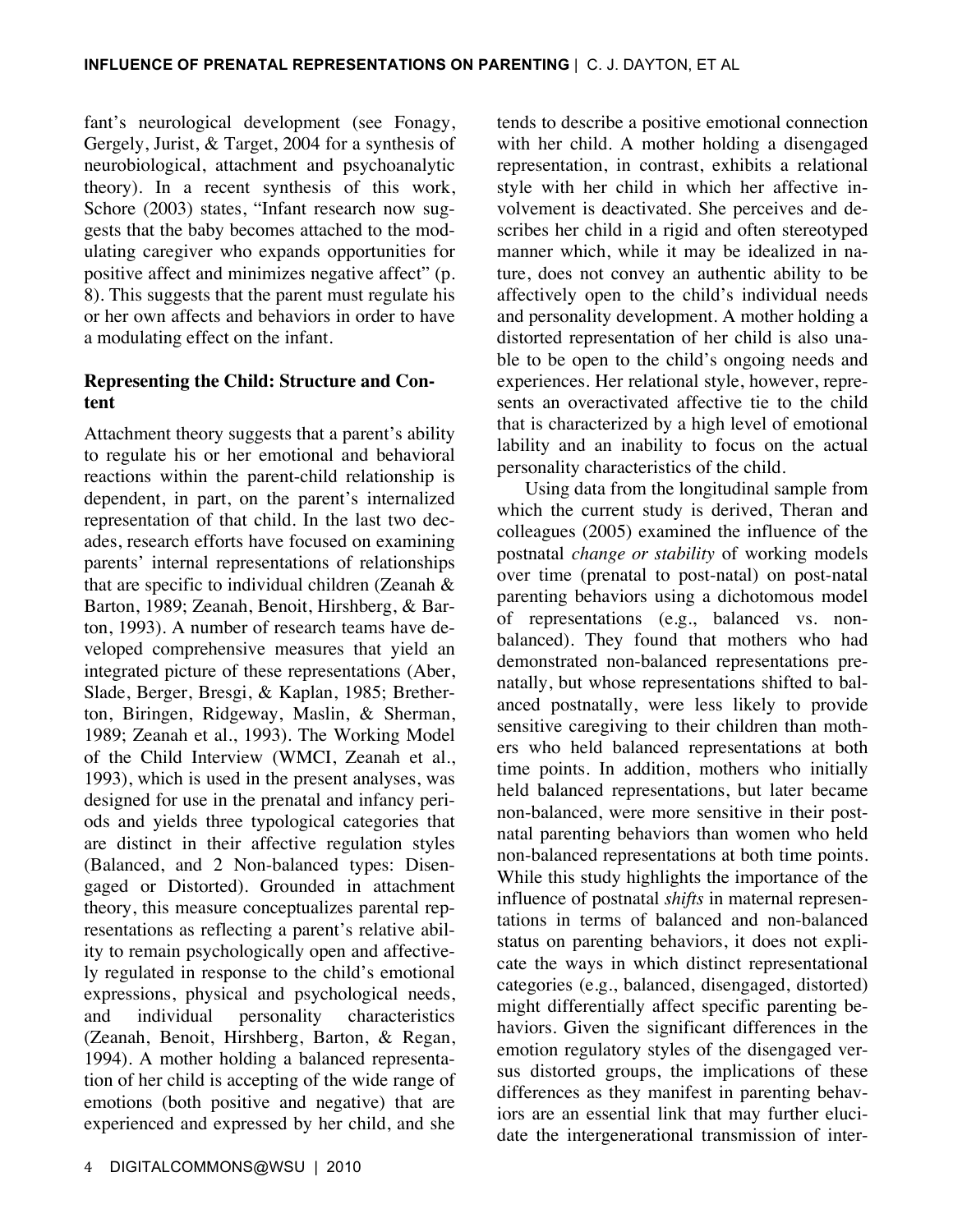nalized representations of relationships and help to guide recommendations for differential clinical interventions with mothers from the disengaged and distorted groups. In addition, Theran and colleagues (Theran et al., 2005) did not investigate the ways in which prenatal representations may be directly related to postnatal parenting behaviors. The current study investigates these relationships.

While there is a relative paucity of research linking prenatal representations with postnatal relationship quality, current research is beginning to document the influence of concurrentlyassessed parental (postnatal) representations of individual children on the parent-child relationship and parenting behaviors within these relationships (Benoit, Zeanah, Parker, Nicholson, & Coolbear, 1997; Button, Pianta, & Marvin, 2001; Coolbear & Benoit, 1999; Sayre, Pianta, Marvin, & Saft, 2001). Although these studies do not explicate the causality of the relationship, they do begin to shed light on the nature of maternal representations of individual children as they manifest in a relational context. The current study extends these findings by more fully testing a causal link using longitudinal data.

# **The Importance of Context: The Effect of IPV on Parenting**

Parental representations of children are likely to be influenced by environmental factors such as IPV, especially when these factors are salient during the formation of the representations. In fact, using the longitudinal dataset from which this sample is drawn, Huth-Bocks and colleagues found that exposure to IPV during pregnancy was associated with the prenatal balanced/nonbalanced status of a woman's internal working model of her child (Huth-Bocks et al., 2004). Specifically, they found that women who were experiencing IPV during pregnancy were more likely to develop non-balanced prenatal representations of their infants. This research did not examine, once the representation is formed, whether the presence of IPV during the period of early parenting moderated the relationship between maternal prenatal representations and later parenting behaviors.

Trauma theory predicts that exposure to IPV will result in a state of both emotional and cognitive hypervigilance on the part of the victim (Herman, 1992). Thus, exposure to IPV can be expected to influence a woman's functioning in many domains, including her parenting. Indeed, prior research has suggested that IPV has a negative influence on parenting behaviors (DeVoe & Smith, 2002; Levendosky, Leahy, Bogat, Davidson, & Von Eye, 2006; Levendosky, Lynch, & Graham-Bermann, 2000). Parenting may be impaired because of the stress of experiencing IPV and its resultant negative effects on the mental health of the woman (Astin, Lawrence, & Foy, 1993; Astin, Ogland Hand, Coleman, & Foy, 1995; Vitanza, Vogel, & Marshall, 1995). Exposure to IPV may inhibit a mother's ability to regulate her own affects and behaviors which may compromise her ability to engage in wellregulated interactions with her infant.

Prior research has examined the moderating effects of IPV on the relationship between psychosocial risk factors and parenting behaviors. For example, using observational assessments of parenting similar to those used in the current analysis, Ritchie and Holden (1998) predicted a moderating effect of IPV and found that parenting stress differentially affected the parenting behavior of women experiencing IPV compared to those who did not. That is, abused women demonstrated similar levels of physical affection (e.g., warmth) toward their children regardless of whether they were experiencing high or low levels of parenting stress whereas the parenting of non-abused women was negatively influenced by parenting stress. This suggests that potential psychosocial risk factors may operate differentially for abused and non-abused women. The current study examines the moderating effect of IPV on the relationship between prenatal maternal representations and later parenting behaviors.

# **Hypotheses of Present Investigation**

The current study uses direct observation of parenting behaviors as the dependent variable (e.g.,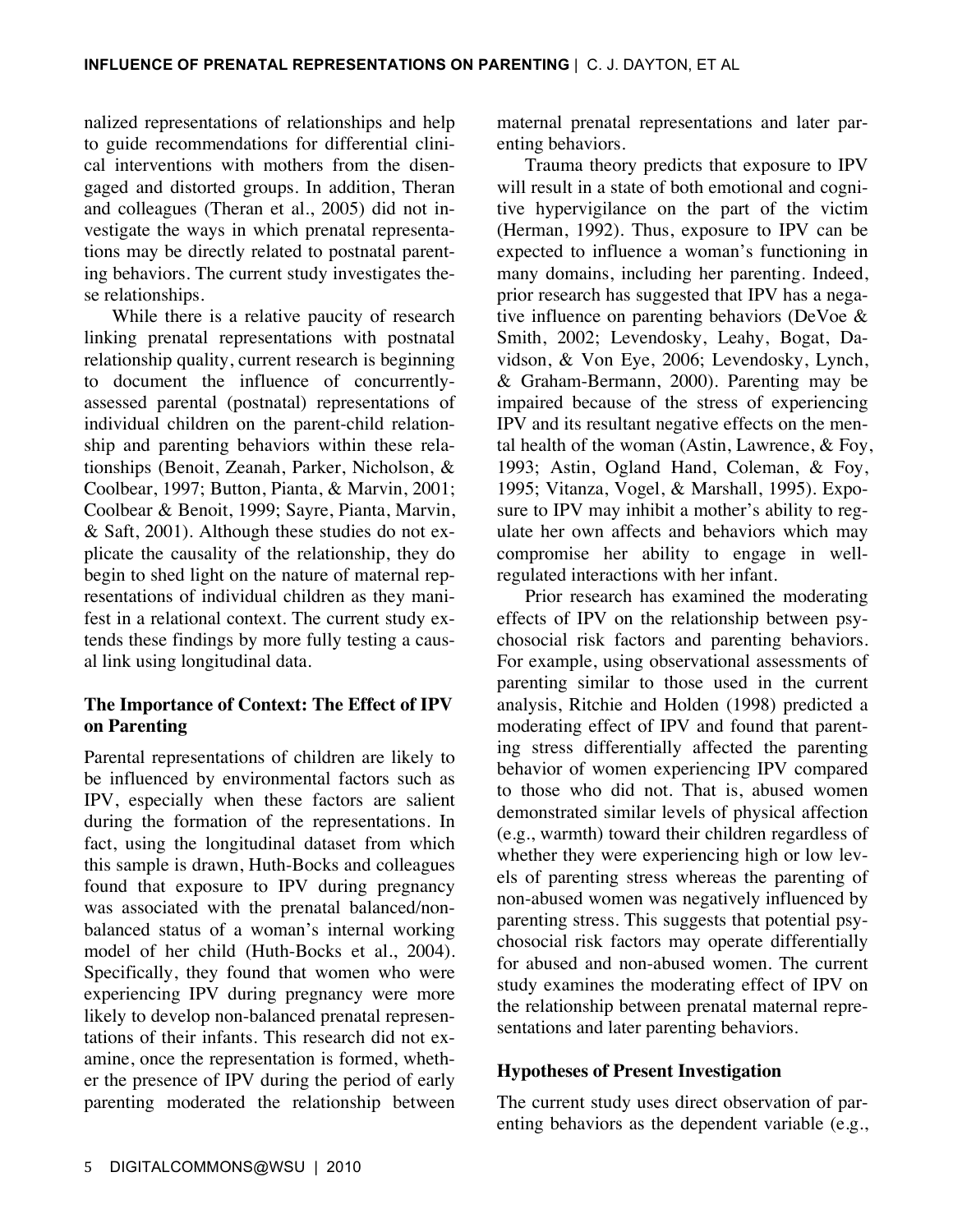positive, controlling and hostile parenting). It was hypothesized that, controlling for prenatal IPV, a mother's prenatal internal representation would be related to her observed parenting behaviors of her one-year-old-child such that: 1) mothers holding balanced representations (e.g., affectively regulated and psychologically open) would display more positive parenting than mothers holding non-balanced representations, 2) mothers holding disengaged representations (e.g., affectively deactivated) would be more *behaviorally* controlling in their parenting than mothers in the other groups (e.g., in spite of their affective distance, they would push the child to behave in ways which matched their idealized vision of the child) and 3) mothers holding distorted representations (e.g., affectively overactivated and dysregulated) would exhibit higher levels of hostile parenting compared to mothers holding balanced or disengaged representations. In addition, it was hypothesized that postnatal exposure to IPV within the last year would moderate this relationship. The experience of postnatal IPV was predicted to override the protective effect of a balanced prenatal representation on later parenting behaviors for women experiencing IPV and to exacerbate the negative effects of each of the non-balanced representations.

# **METHOD**

# **Participants**

Participants of the current study were 164 women. They were a subsample of a larger, longitudinal study examining maternal and child risk and protective factors associated with exposure to IPV. Within this community-based sample, approximately half of the women reported experiencing IPV during pregnancy (Time 1) when they were initially enrolled in the study. Recruitment efforts were made to ensure an equal number of abused and non-abused pregnant women in the sample. Women who had been involved in a romantic relationship for at least six weeks during the pregnancy, were between the ages of 18 and 40 years, and who were able to speak and understand English well enough to

complete the questionnaires and participate in the interviews were included in the study. Participants represented a range of cultural and ethnic groups. Sixty-two percent were Caucasian, 26% were African-American, 5% were Latina/Hispanic, 5% were Bi-racial, and 2% were other minority groups.

Time 2 data collection was conducted when the children were approximately one-year-of-age (mean age  $= 1.1$  years,  $sd = .11$  years; range  $= .92 - 1.8$  years; 52% males). At the Time 2 interview, 96 women reported that they had not experienced any IPV in the previous (e.g., postnatal) year and 68 women reported that they had experienced IPV. In addition, 43% of the sample were single women who had never been married, 45% were married, and 12% were separated or divorced. The average age of the mothers was 26.7 years (*sd* = 5.0). Participants represented a range of socio-economic groups. The sample is best described as heterogeneous-for-risk relative to SES. Monthly incomes ranged from \$267 to \$9,733 (median = \$1,550;  $SD = $1,665$ ). This sample was very similar to and not statistically different from the demographic characteristics of the three-county region from which it was drawn.

Of the 42 women who participated in the Time 1 data collection, but not the Time 2, 6 refused further participation in the study, 10 could not be located, 13 were unable to complete the laboratory portion of the protocol, and 1 child had died. In addition 2 of the WMCI interviews and 10 of the videotaped sessions could not be coded due to technical difficulties in the recording process. There were no demographic differences (marital status, ethnicity, maternal age, level of education, monthly income, or exposure to IPV at the pregnancy interview) between the 42 participants from the ongoing longitudinal study whose data was not available for the present research and the 164 participants whose data was analyzed.

#### **Procedures**

*Recruitment.* Pregnant women were recruited through flyers posted at local agencies and clinics in a medium-sized, Midwestern city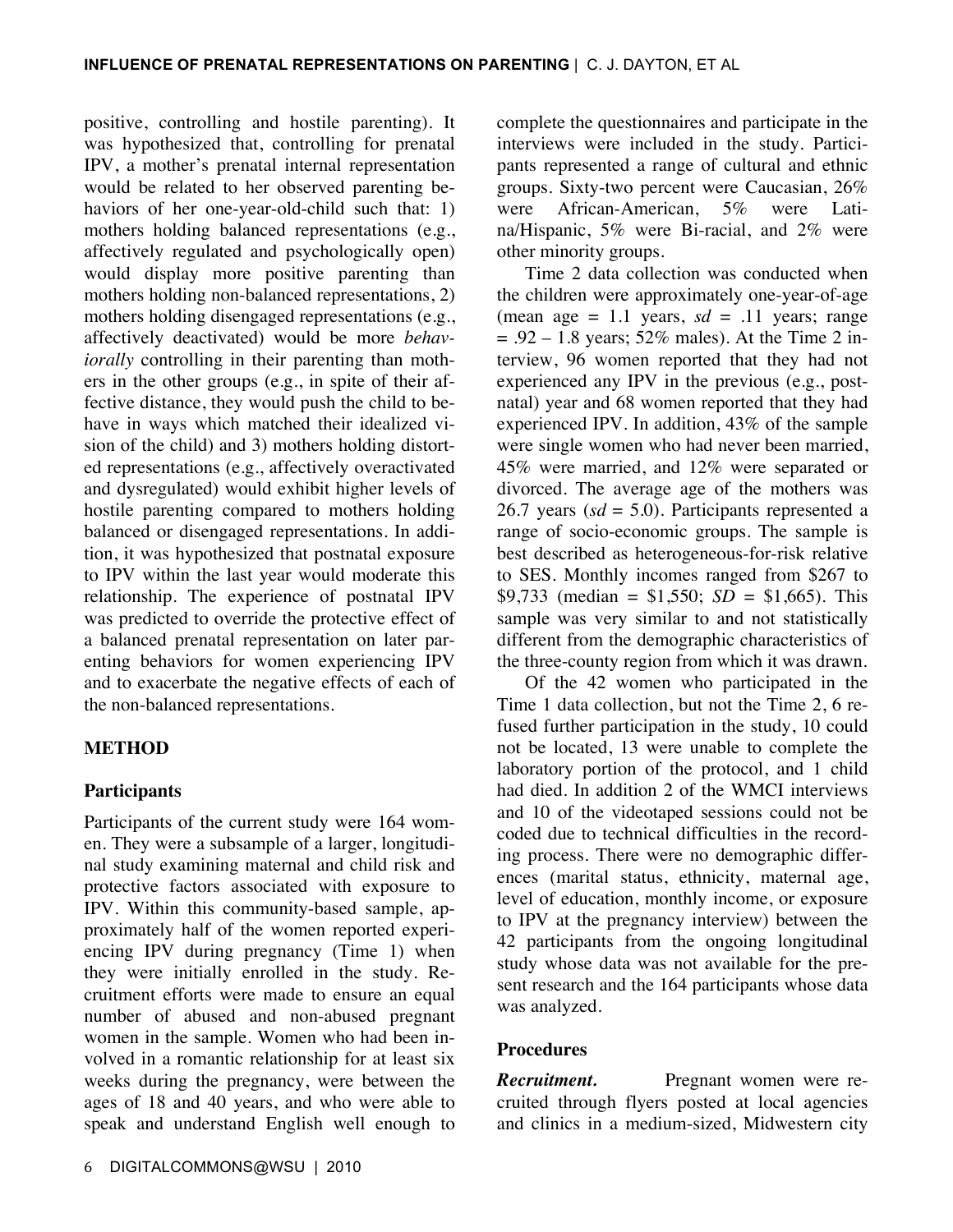and the surrounding communities within a threecounty region. Please see Huth-Bocks (Huth Bocks, Levendosky, Bogat, & Von Eye, 2004), for a more complete description of the recruitment procedures.

*Time 1: Pregnancy Interview.* When the woman was in her last trimester of pregnancy, the Time 1 interview was conducted in either the research office or in her home, according to her preference. Participants were informed about anonymity and confidentiality and provided their informed consent to participate (verbal and written). The representational interview (e.g., WMCI) was then administered by a trained research assistant. Interviews were audio-recorded and later transcribed. Women were paid for their participation at Time 1 as outlined in the informed consent.

*Time 2: Mothers and their one-year olds.* When their infants were 12 months old, mothers and infants were interviewed at project offices. Observations of mother-infant interaction behaviors were conducted at this time. Trained research assistants administered the representational interviews while the infants were assessed in a separate playroom. As outlined in the informed consent, women were paid and given a baby gift after completion of the Time 2 interview.

# **Measures**

*Maternal representation of the infant.* The Working Model of the Child Interview (Zeanah et al., 1990) was used to assess the prenatal maternal representation at Time 1. The WMCI is a semi-structured interview designed to capture a parent's internalized perceptions and subjective experience of her child's personality and her relationship with that child. In the present investigation the WMCI was modified for use in the third trimester of pregnancy by changing the wording of the interview from present to future tense. The validity and reliability of this interview has been demonstrated by Benoit and colleagues (1997) for use in the prenatal period. The WMCI required an average of one hour to administer and interviews were audio-taped and transcribed for coding purposes. The coding scheme used in this investigation was drawn primarily from the system developed by Zeanah and colleagues (1993) for use with the WMCI. Percent agreement for typology classification was 96%, yielding a kappa of .94. The following is a brief description of each of the WMCI typological categories.

*Balanced* representations were typified by emotional warmth and acceptance. Parents scored in this category could imagine and describe being sensitively responsive to the needs of their infant. These parents had access to a range of emotionally well-regulated material concerning their infants. *Disengaged* representations were characterized by an emotional deactivation and distance from the infant. Descriptions of the infant were shallow and impoverished. *Distorted* representations reflected a pervasive distortion in the representation of the infant or the relationship with the infant. Narratives were incoherent, in the sense of providing confused, contradictory, or bizarre descriptions of the infant and the relationship. Descriptions of the infant and relationship were emotionally charged and dysregulated.

WMCI transcripts were coded using the system developed by the authors of this measure (Zeanah et al., 1993). Two graduate-level research assistants received specialized training from a consultant who had herself been trained and become reliable with the first author of the instrument/coding scheme. Representational classifications were rated using a categorical coding scheme (e.g., balanced, disengaged, distorted). Percent agreement for the two coders and Cohen's kappa analyses were used to assess inter-rater reliability for these data. Reliability analyses were completed on 26 interviews (13% of the sample), some of which were double coded at periodic intervals to control for rater drift. Percent agreement for typology classification was 96%, yielding a kappa value of .94. Differences in typological classifications were resolved by conferencing, and the resulting consensus ratings and classifications were used in the analyses. The use of conferencing as a resolution technique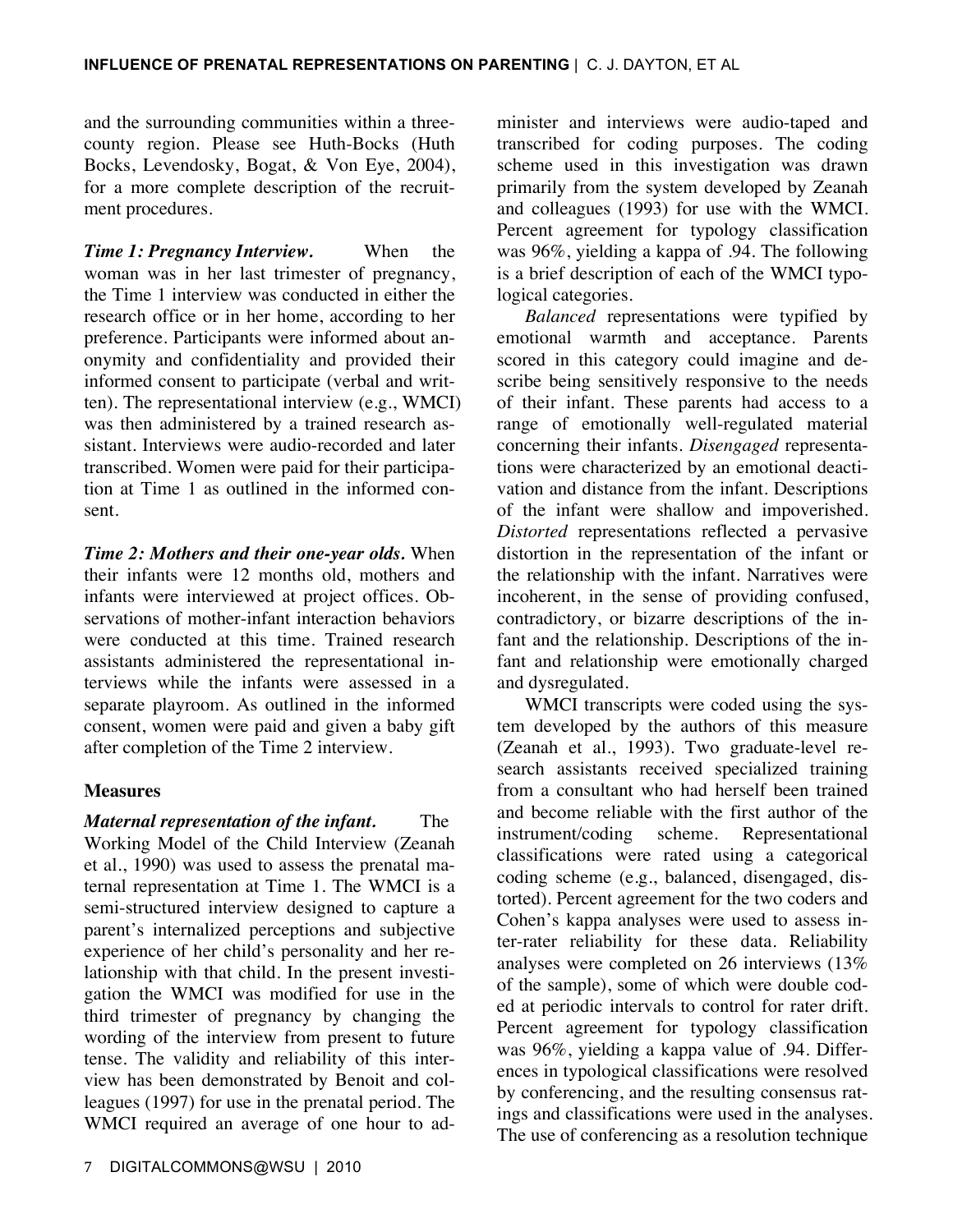has been established in the literature as bestpractice protocol in this field (Benoit, Parker et al., 1997).

*Assessment of parenting behaviors.* Four behavioral and two affective domains of maternal parenting behavior were assessed. The following 6 scales were used to code the observed maternal behavior: Sensitivity, Disengagement, Controlling Manipulation, Covert Hostility, Warmth, and Joy. All scales were scored using a five-point, interval, anchored rating system. Scales were designed such that higher scores reflected higher levels of that particular construct and were adapted from two primary sources: Ainsworth (Ainsworth & Bell, 1974; Ainsworth, Bell, & Stayton, 1971; Ainsworth et al., 1978) and Crittenden (1981). The Free Play segment lasted 12 minutes and was videotaped. However, only the last 10 minutes of the segment were used for coding purposes in order to allow the dyads time to get settled in the laboratory playroom. Mothers were instructed to, "Play with your baby for 12 minutes, in any way you like. If your baby needs a bottle or to have his/her diaper changed, you can do it at this time." The following is a brief description of each subscale.

*Sensitivity* reflected the mother's ability to perceive and accurately interpret the infant's signals and to respond to them in an attuned and well-regulated manner. *Disengagement* measured the degree to which the mother was disconnected from or lacked involvement with the baby and the play interaction. *Controlling Manipulation*  measured the degree to which the mother's behavior interfered with rather than facilitated the infant's goals. *Covert Hostility* measured the degree to which the mother's communications to, and interactions with, the infant expressed covert hostility such as sarcastic comments, mocking the child, and teasing behaviors. *Warmth* measured the degree to which the mother expressed affection toward the infant in both her verbal and behavioral interactions. And, *Joy* measured the amount and quality of the mother's joyfulness during the interaction with the baby as evidenced by behaviors such as smiling, laughing, playing, and affective enthusiasm.

Reliability for the coding of videotapes was calculated using intraclass correlation coefficients. Based on a sub-group  $(n = 23)$  of data drawn from the entire sample, initial reliability ranged from .81 to .88 for the 6 maternal parenting codes. After establishing initial reliability, approximately 20% of the segments were chosen at random and double-coded. Final reliabilities reflect a combination of both the initial and ongoing reliability calculations and ranged from .81 to .83 for the six variables.

*Assessment of IPV.* The Severity of Violence Against Women Scales (SVAWS, Marshall, 1992) is a 46-item questionnaire designed to assess both violent behaviors and threats the woman has experienced from her partner. This measure was administered at Time 1 (pregnancy; used as a covariate in these analyses) and Time 2 (1 year post-partum). At Time 2 women reported IPV experienced by the current or most recent partner and, if applicable, by the partner who was prior to the most recent partner during the postpartum period. Examples of items include "destroyed something belonging to you," "punched you," and "demanded sex whether you wanted to or not." Respondents are instructed to rate their experiences of abuse on a 4-point scale ranging from "Never" to "Many Times." Items are individually coded from 0 (never) to 3 (many times) and summed. Marshall (1992) reported coefficient alphas among a community sample ranging from .86 to .96 for the subscales. Coefficient alphas for this sample were .95 for the Time 1 (pregnancy) partner, .96 for the Time 2 current or most recent partner and .99 for the Time 2 partner who was prior to the current or most recent partner.

# **RESULTS**

Three primary sets of analyses in addition to descriptive information about the longitudinal distribution of IPV in this sample are presented. Initially, the dependent variable, which included 6 maternal parenting behaviors, was factor analyzed both for data-reduction purposes and as a response to the multi-collinearity present among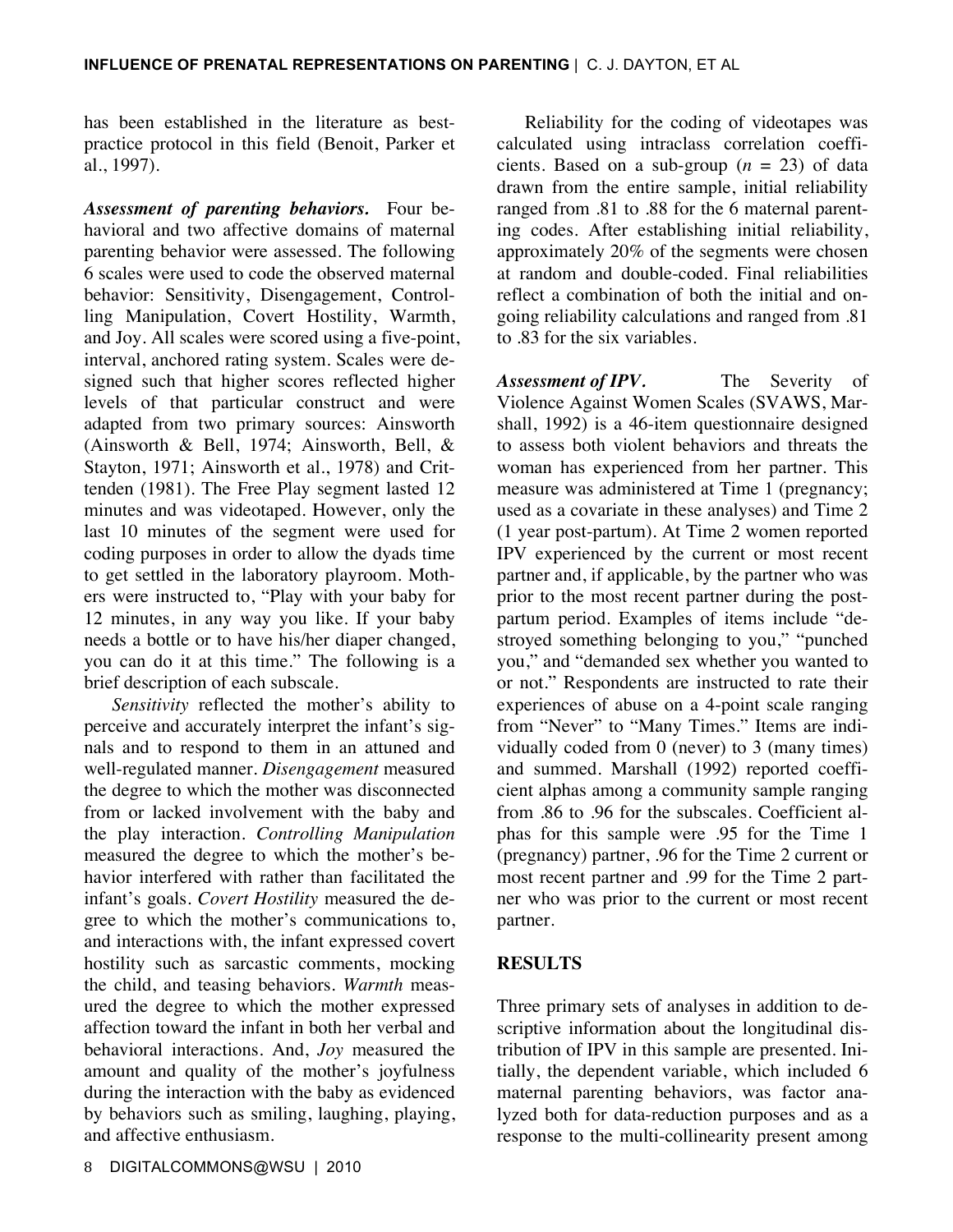these variables. Secondly, a MANCOVA analysis was conducted, controlling for prenatal IPV, to test the relationship between WMCI typology (Balanced:  $n = 86$ ; Disengaged:  $n = 46$ ; Distorted:  $n = 32$ ) and the 3 parenting factors. In addition, each of the univariate tests for the 3 parenting variables was also tested. Table 1 presents the descriptive data. Finally, a second MANCOVA analysis was conducted to test the hypothesis that IPV moderated the relationship between prenatal representations and parenting behaviors.

**Table 1.** Means and Standard Deviations of Parenting Factors by Representational Typology  $(\bar{x}, sd)$ .

|                              | <b>Balanced</b> | <b>Distorted</b> | <b>Disengaged</b> |
|------------------------------|-----------------|------------------|-------------------|
| Positive Parenting           | 3.3 $(0.84)^a$  | 2.8(0.95)        | 2.6(0.78)         |
| <b>Hostile Parenting</b>     | 1.6(1.00)       | 2.4 $(1.50)^{b}$ | 1.8(1.00)         |
| <b>Controlling Parenting</b> | 2.3(1.40)       | 2.7(1.50)        | $3.0(1.40)^c$     |

**a**: balanced prenatal representations were associated more positive parenting than both the distorted and disengaged representations;

**b**: distorted representations were associated with more hostile parenting than balanced representations;

**c**: disengaged representations were associated with more controlling parenting than balanced representations;

Table 2. Rotated Factor Ratings of Maternal Interactive Behaviors<sup>\*</sup>

|                                 |                                 | <b>Factors</b>               |                             |                          |                                                                   |  |
|---------------------------------|---------------------------------|------------------------------|-----------------------------|--------------------------|-------------------------------------------------------------------|--|
|                                 |                                 | <b>Positive</b><br>Parenting | <b>Hostile</b><br>Parenting | Controlling<br>Parenting | <b>Communalities</b><br><b>Extraction</b><br>(Initial set at 1.0) |  |
|                                 | Sensitivity                     | 0.68                         | $-0.54$                     | $-0.34$                  | 0.86                                                              |  |
|                                 | Engagement                      | 0.77                         | 0.00                        | 0.39                     | 0.75                                                              |  |
| Maternal                        | <b>Controlling Manipulation</b> | 0.01                         | 0.21                        | 0.95                     | 0.95                                                              |  |
| Interactive<br><b>Behaviors</b> | <b>Covert Hostility</b>         | 0.00                         | 0.97                        | 0.15                     | 0.96                                                              |  |
|                                 | Warmth                          | 0.72                         | $-0.53$                     | $-0.25$                  | 0.86                                                              |  |
|                                 | Joy                             | 0.85                         | 0.00                        | 0.00                     | 0.72                                                              |  |
|                                 |                                 |                              |                             |                          |                                                                   |  |
|                                 | Eigenvalue                      | 2.88                         | 1.64                        | 0.58                     |                                                                   |  |
|                                 | % Variance Explained            | 47.90                        | 27.30                       | 9.70                     |                                                                   |  |

**\*** Items in bold are included in the factor scores.

# **Factor Analysis of Maternal Interactive Behaviors**

Correlations among the 6 maternal interactive variables were calculated and ranged from -.55 to .80. An exploratory factor analysis was employed using a principal component analysis with varimax rotation (Table 2). Communalities ranged from .72 to .96 among the 6 parenting variables. Examination of the scree plot solution revealed 3 primary factors. Eigenvalues were 2.88, 1.64, and .58 for factors 1 through 3, respectively. Factor 1 represented a positive parenting construct and included the *disengagement* (reverse-coded as engagement), *joy*, *warmth* and *sensitivity* variables. Scores for this factor were derived by standardizing the 4 original variables and then averaging the four standardized scale scores. Factor 2 represented a hostile parenting

construct and included only the *covert hostility* variable. Similarly, factor 3 represented a controlling parenting construct and included only the *controlling manipulation* variable. Factors 2 and 3 were also standardized prior to analysis. Internal consistency for the positive parenting factor was measured using Cronbach's alpha and yielded a coefficient of .82. Overall, the three factors accounted for 85% of the variance in the 6 original behavioral codes.

#### **Relation of Representational Typology and Maternal Interactive Behaviors: Multivariate Test**

A MANCOVA analysis was conducted, controlling for prenatal IPV, to test the relationship between WMCI typology (Balanced:  $n = 86$ ; Disengaged:  $n = 46$ ; Distorted:  $n = 32$ ) and the 3 parenting factors. Results were significant for the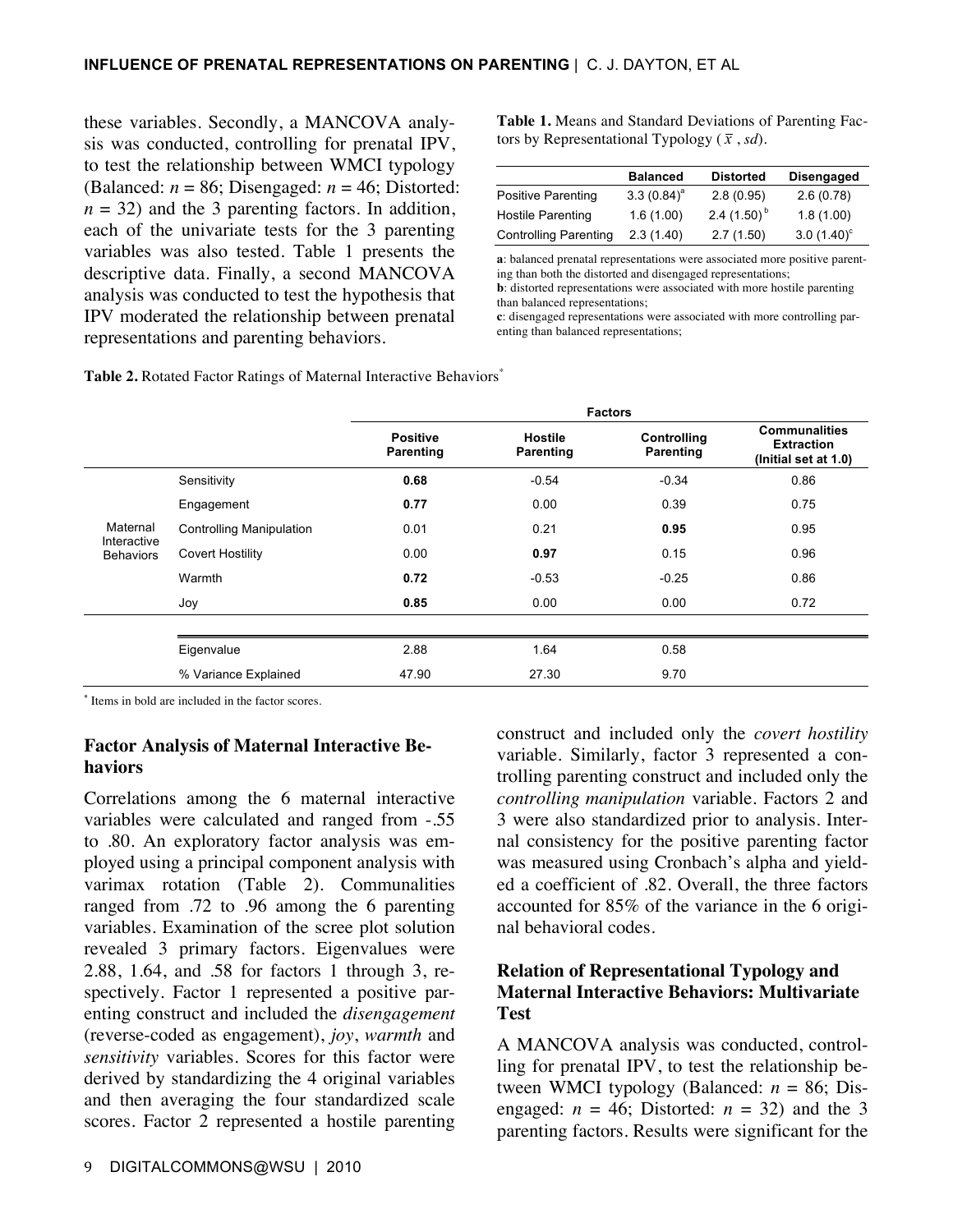overall model  $[F(2, 158) = 6.46; \eta^2 = .11; p < .05]$ The pregnancy IPV covariate was not significant in the model  $[F(2, 158) = .07, \eta^2 = .001; p = .98]$ .

#### **Relation of Representational Typology and Maternal Interactive Behaviors: Univariate Tests**

*Positive Parenting.* The omnibus F was significant for positive parenting  $[F(2, 160) =$ 10.57;  $\eta^2$  =.12]. A Bonferroni post-hoc analysis revealed that mothers with balanced representations displayed more positive parenting than mothers holding either disengaged or distorted representations ( $\overline{x}$  balanced = 3.3,  $\overline{x}$  disengaged  $= 2.6$ ,  $\overline{x}$  distorted  $= 2.8$ ). However, no differences were found in positive parenting between the distorted and disengaged groups.

*Hostile Parenting.* This test was also significant  $[F(2, 160) = 5.68; \eta^2 = .07]$ . A Bonferroni post-hoc analysis revealed that mothers with distorted representations displayed higher levels of hostile parenting than mothers holding balanced representations ( $\overline{x}$  balanced = 1.6,  $\overline{x}$  distorted  $= 2.4$ ). Additionally, there was a trend in the data suggesting that mothers holding distorted representations tended to display higher levels of hostile parenting when compared to those holding disengaged representations ( $\bar{x}$  disengaged =  $1.8$ ,  $p = .09$ ). No differences were found between the balanced and disengaged groups.

**Controlling Parenting.** This test was also significant  $[F(2, 160) = 3.84; \eta^2 = .05]$ . A Bonferroni post-hoc analysis revealed that mothers with disengaged representations displayed higher levels of controlling parenting than mothers holding balanced representations ( $\bar{x}$  balanced = 2.3,  $\bar{x}$  disengaged = 3.0). No differences were found, however, between the balanced and distorted or between the distorted and disengaged groups.

# **Distribution of IPV**

The distribution of IPV exposure by WMCI category and the longitudinal stability of IPV exposure across data collection waves are presented in Tables 3 and 4, respectively. As Table 3 makes clear, approximately half of the women within the balanced group reported IPV exposure during pregnancy. In comparison, approximately three quarters of the women in the non-balanced groups (e.g., distorted and disengaged) reported prenatal IPV exposure. During the postnatal period (Time 2), the percentages of IPV exposure dropped for all 3 WMCI groups. An examination of Table 4 reveals that almost three quarters of the women maintained their IPV status from pregnancy to one year postpartum: 35% of women did not endorse IPV at either time period and 36% of women endorsed IPV at both time periods. In addition, 23% of the women who endorsed IPV during pregnancy were not exposed to abuse during the first year of their child's life, and 6% of women experienced IPV postnatally despite reporting no abuse during pregnancy.

#### **MANCOVA Analysis Examining IPV as a Moderating Variable**

Initially, controlling for prenatal IPV, postnatal IPV (measured dichotomously: abuse vs. no abuse) was examined as a main effect on the 3 parenting factors in a MANCOVA analysis and was not significant, although there was a trend toward significance  $[F(3, 158) = 2.61; p = .054]$ . Subsequently, in order to test the hypothesis that postnatal IPV may moderate the relationship between representational typology and parenting factors, a MANCOVA analysis was conducted with prenatal IPV entered as a covariate. A continuous postnatal IPV variable was used in this analysis to create the interaction term. Thus, the interaction included the representational typology variable and the postnatal IPV variable (Baron & Kenny, 1986). The dependent variables included the 3 parenting factors: positive, hostile and controlling parenting. Results indicated that IPV status did not moderate the relationship between representational typology and parenting behaviors in this sample  $[F(3, 158) = 1.82; p$  $= .15$ ].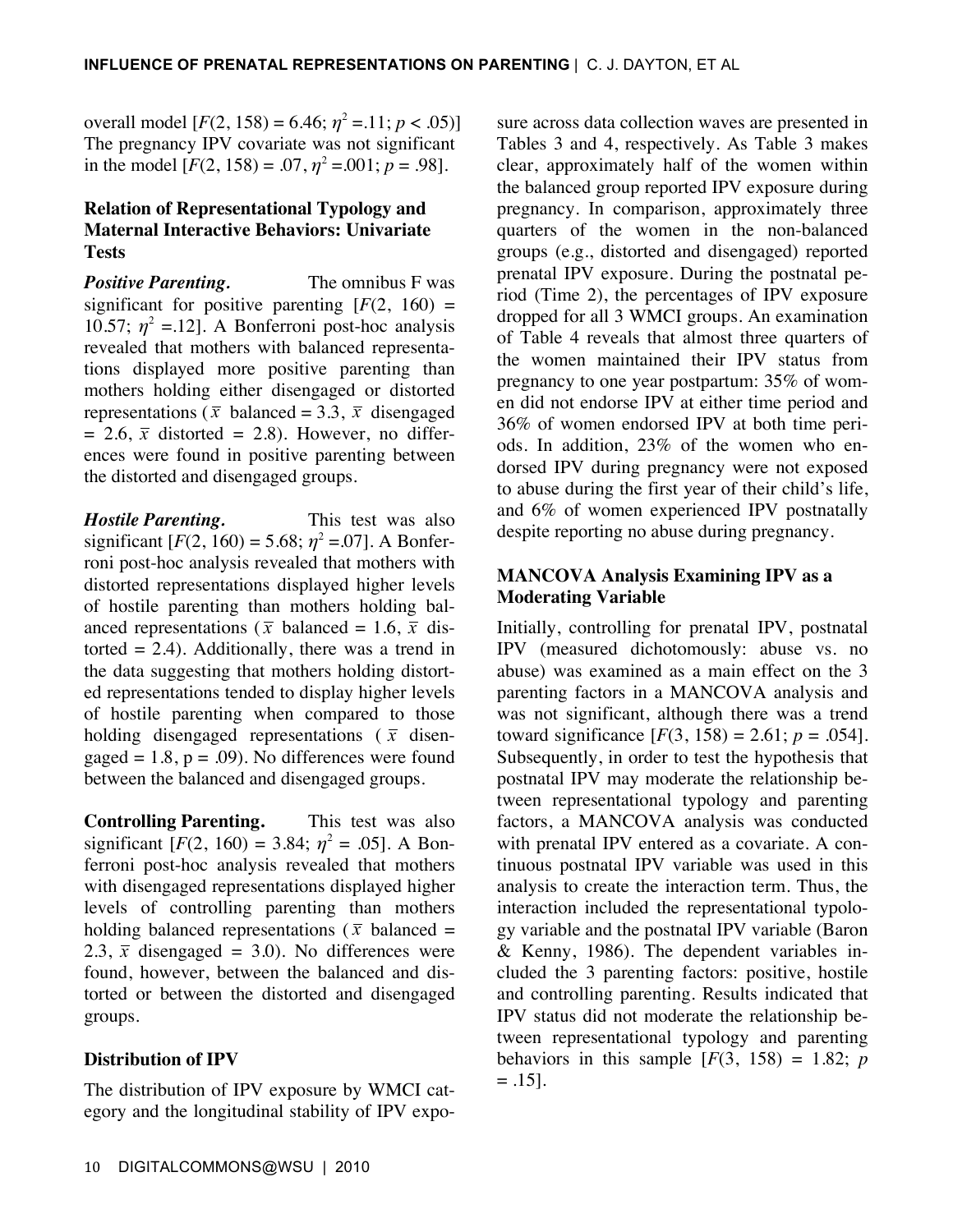#### **INFLUENCE OF PRENATAL REPRESENTATIONS ON PARENTING** | C. J. DAYTON, ET AL

|                               |     | % of women endorsing<br><b>Prenatal IPV Exposure</b> |    |             |    | % of women endorsing<br><b>Postnatal IPV Exposure</b> |    |             |    |
|-------------------------------|-----|------------------------------------------------------|----|-------------|----|-------------------------------------------------------|----|-------------|----|
| <b>Prenatal WMCI Typology</b> | n   | Exposure                                             |    | No Exposure |    | Exposure                                              |    | No Exposure |    |
|                               |     | $\%$                                                 | n  | %           | n  | %                                                     | n  | %           | n  |
| Balanced                      | 86  | 47%                                                  | 40 | 53%         | 46 | 37%                                                   | 32 | 63%         | 54 |
| Disengaged                    | 46  | 74%                                                  | 34 | 26%         | 12 | 48%                                                   | 22 | 52%         | 24 |
| <b>Distorted</b>              | 32  | 72%                                                  | 23 | 28%         | 9  | 44%                                                   | 14 | 56%         | 18 |
| <b>Total</b>                  | 164 | 59%                                                  | 97 | 41%         | 67 | 42%                                                   | 68 | 58%         | 96 |

**Table 3.** Prenatal and Postnatal IPV exposure by Prenatal WMCI category.

Table 4. Change status in IPV from T1 (pregnancy) to T2 (postnatal year).

| $\bullet$               |                        | <b>T1: Pregnancy IPV</b>                     |    |     |    |  |
|-------------------------|------------------------|----------------------------------------------|----|-----|----|--|
|                         |                        | <b>IPV Not Exposed</b><br><b>IPV Exposed</b> |    |     |    |  |
|                         |                        | $\%$                                         | n  | %   | n  |  |
| <b>T2 Postnatal IPV</b> | <b>IPV Not Exposed</b> | 35%                                          | 58 | 23% | 38 |  |
|                         | <b>IPV Exposed</b>     | 6%                                           | 9  | 36% | 59 |  |
|                         |                        |                                              |    |     |    |  |

**Table 5.** Means and Standard Deviations of Postnatal Parenting Factors by Prenatal and Postnatal IPV exposure ( *x* , *sd*).

|                              |                   | <b>Prenatal IPV Exposure Status</b>       | <b>Postnatal IPV Exposure Status</b> |                    |  |
|------------------------------|-------------------|-------------------------------------------|--------------------------------------|--------------------|--|
|                              | Exposure $(n=97)$ | No Exposure $(n=67)$<br>Exposure $(n=68)$ |                                      | No Exposure (n=96) |  |
| Positive Parenting           | 2.94(0.91)        | 3.16(0.88)                                | 2.83(0.87)                           | 3.17(0.91)         |  |
| Hostile Parenting            | 1.91(1.20)        | 1.72(1.10)                                | 2.04(1.23)                           | 1.68(1.09)         |  |
| <b>Controlling Parenting</b> | 2.70(1.40)        | 2.36(1.43)                                | 2.81(1.47)                           | 2.39(1.36)         |  |

#### **DISCUSSION**

This study examined the influence of both intrapsychic (prenatal maternal representations) and exogenous (postnatal exposure to IPV) factors on a mother's parenting behaviors with her oneyear-old child. Controlling for prenatal exposure to IPV, maternal representations were significantly related to observer-rated maternal interactions in theoretically consistent ways. That is, the mother's affective regulation style, as it manifested in her representation of her unborn baby, was concordant with her behavioral style when interacting with that child one year after birth. The specificity of this finding has not been examined previously in the literature and provides empirical support for the attachment theory premise that internal relationship representations function to guide behaviors within relationships. Our findings suggest that maternal working models that are formed prior to the birth of the baby may be one important link in the intergenerational transmission of attachment relationships.

In addition, controlling for prenatal IPV, there was no main effect for postnatal IPV on observed parenting, and postnatal IPV did not moderate the relationship between prenatal representations and parenting behaviors. That is, prenatal representations were related to later par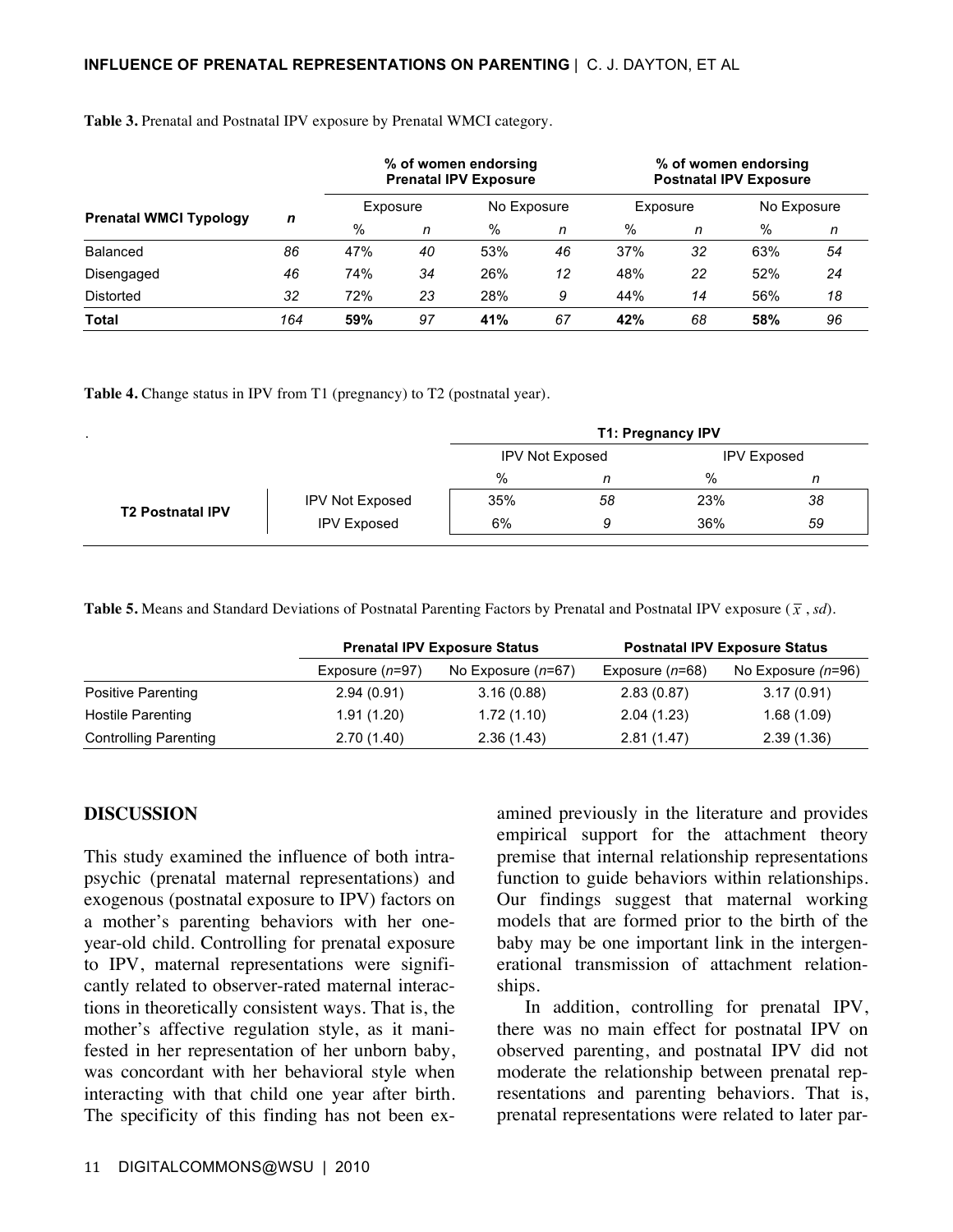enting behavior in similar ways for both abused and non-abused women.

#### **Prenatal Representations and Observed Parenting in Infancy**

Our findings are consistent with the attachment literature on internal working models of relationships which argues that a mother's internalized representation of her child will influence her parenting behaviors with that child. Attachment theory posits that, in the optimal case, internalized representations allow the individual to experience and process emotionally salient information within relationships (secure, balanced). Alternatively, sub-optimal representations either restrict access to affective processing (avoidant, disengaged) or they preference a heightened attention to and dysregulation of these affects (ambivalent, distorted) within relationships. Attachment studies in infancy highlight the behavioral manifestations of these relationship representations (Cassidy, 1999). Similarly, prior meta-analyses have demonstrated that a mother's internal representations of her *own* childhood attachment relationships are related to her parenting behaviors with her children (Van IJzendoorn, 1995). To date, however, the distinct parental affective regulatory style as it manifests in the representation of a specific child has not been empirically examined with respect to the parent's subsequent parenting behaviors with that child. This is the first study to examine this relationship prenatally at the typological level of analysis. In addition, the current investigation examined this relationship in a group of women, approximately half of whom had experienced IPV at the time of recruitment into the study.

Although unique in terms of the sample and methodological design, the current findings are consistent with the extant literature linking concurrently assessed maternal representations of infants and older children with maternal parenting behaviors (Aber et al., 1999; Button et al., 2001; Sayre et al., 2001; Slade, Belsky, Aber, & Phelps, 1999). In addition, our findings are broadly consistent with longitudinal work done by Slade and colleagues (1999) who studied postnatal parenting data with the mothers of children in the second year of life. These investigators found that mothers demonstrating positive and well-regulated postnatal representations of their children (e.g., higher scores on the Joy/Pleasure/Coherence factor of the PDI) exhibited higher levels of positive parenting with them. In addition, mothers with postnatal representations high in the expression of anger demonstrated lower levels of positive parenting behaviors with their children.

The present study utilized clinically rich interview and observation methodology that tap relationship salient regulation capacities. The representational interviews utilized in this study were semi-structured in design and asked mothers to explore and reflect on their thoughts and feelings about their relationship with their unborn baby. Similarly, observations of motherchild interactions allowed mothers to interact with their infants in a semi-structured environment where a set of standardized toys was available but no restrictions were placed on whether or how the mothers played with their babies. Our analysis of both of these protocols allowed us to examine clinically salient information using methods that are similar to the clinical interview and mother-child interaction observations used by infant mental health clinicians working in both home-visit and center-based settings.

*Balanced Representations*. Internal representation in our study was defined and coded such that pregnant mothers holding balanced representations of their infants described themselves as being open to a range of behaviors and emotional reactions in their babies. Given these representational characteristics, our finding that mothers in the balanced group tended to exhibit higher levels of positive parenting behaviors is both theoretically consistent and intuitively clear. In these analyses, positive parenting is defined as parenting that is warm, sensitive, joyful, and engaged. By definition, balanced representations, unlike disengaged and distorted representations, allow for an open and flexible conceptualization of the child. It is this flexibility that allows a parent to be attuned to the genuine emotions and behaviors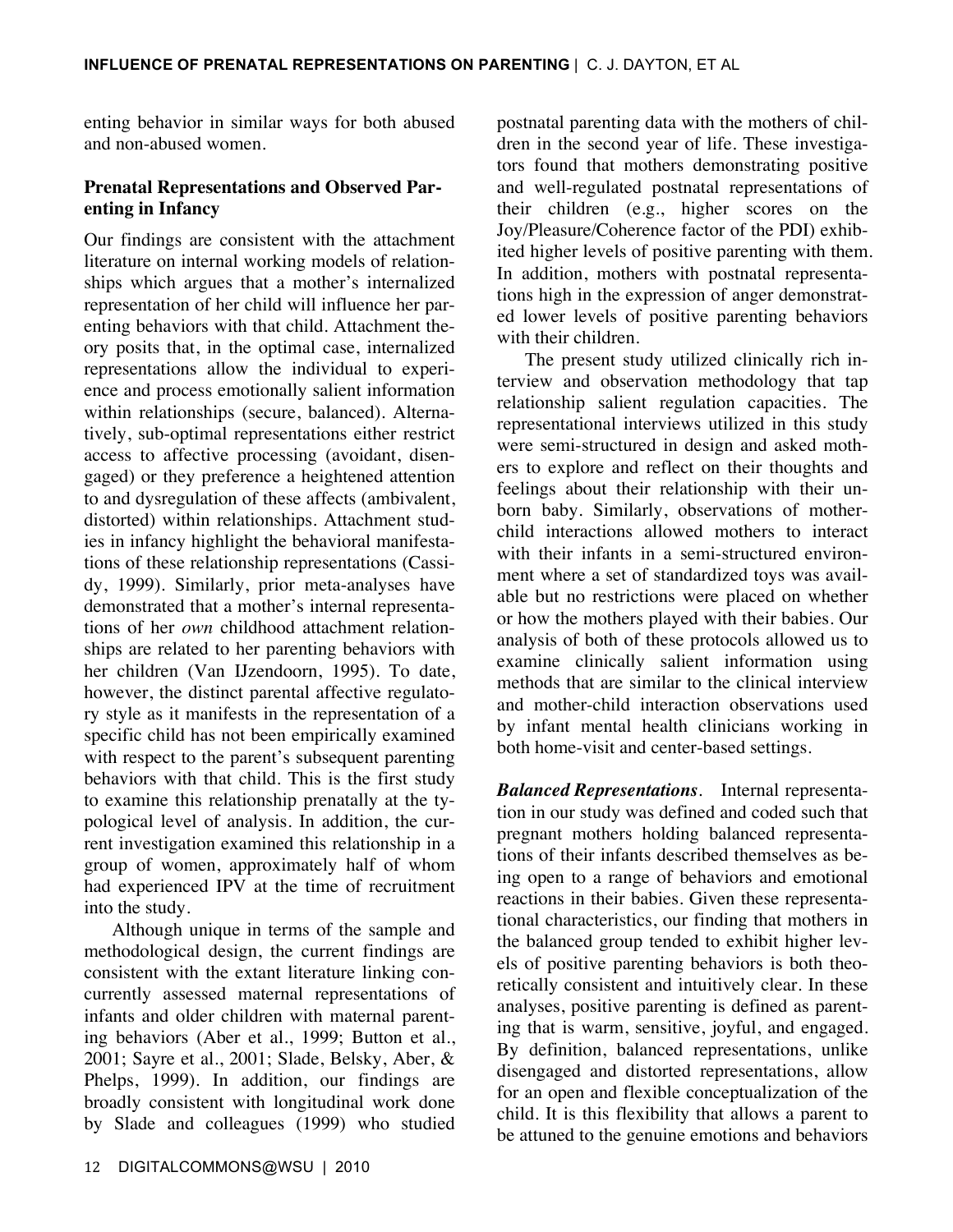of the child and then to react behaviorally in a manner that is consistent with what the child needs at that moment.

For example, one mother in the present study (26 years of age) who held a balanced prenatal representation of her child was asked during the prenatal interview how she would feel when her baby became upset, and she responded, "I don't think it will bother me. You know, I won't want my baby to be upset, and I'm going to do what I can to figure out why and remedy the problem, but as far as upsetting me, I don't think that will happen." This mother's representational narrative suggests that she could both access and tolerate her infant's upset behaviors without becoming affectively dysregulated herself. This mother reported minimal IPV exposure during her pregnancy (SVAWS score  $=$  5), followed by significant exposure to IPV during the year after her child was born (SVAWS score = 48). Despite her postnatal violence exposure, however, at the postnatal freeplay session she exhibited high levels of positive parenting with her child (13 months of age). Specifically, on the 5-point factor scores (where 1 indicates no evidence of the behavior and 5 indicates high levels of the behavior), her positive parenting factor score was 4.25. In addition, she demonstrated moderate levels of controlling parenting (factor score = 3) and no evidence of hostile parenting (factor score  $= 1$ ).

*Distorted Representations.* The second finding from the current study was that mothers holding distorted representations of their children prenatally demonstrated increased levels of hostility and anger in their interactions with them compared to mothers in the balanced group. In addition, there was a trend in these data such that mothers in the distorted group were more likely to display hostile parenting when compared to mothers in the disengaged group. It is possible that with a larger sample size this finding may have reached a level of statistical significance. Unlike mothers in the balanced and disengaged groups, the narratives of women holding distorted representations often gave the impression that the child's real self was lost in the storm of the mother's emotions; at times it was the lightning rod that inadvertently attracted the mother's powerful emotional energy. Thus, dysregulated emotional activation and anger, which was often a salient feature of the narratives of mothers in this group, was also evident in their subsequent behavioral interactions with their children. Mothers holding distorted representations described an affectively charged and dysregulated emotional connection with their child, often characterized by a distortion such as a rolereversal of the parent-child relationship.

For instance when asked during the prenatal interview about how she would feel when her baby became upset, a mother (29 years of age) in the distorted category responded: "I'd probably sit and hold it, rock it. . . like my kids right now, if I get where I'm depressed or something, I'll just tell them I need a hug. . . just sit there, hold it, rock back and forth, you know. Just to feel close and feel secure. You know, adults need that, too. Um, it just makes me feel good, knowing that, you know, my kids are there for me. . . " This mother's prenatal representation of her child appears to be role reversed in that she is expecting her baby to care for her own emotional needs. In fact, her first association is to her own upset feelings, rather than those of her baby, with the stated expectation that her baby will make her feel better when she is upset. This mother reported that she was exposed to IPV during her pregnancy (SVAWS score  $= 20$ ), but not during the first year of her child's life. At the postnatal freeplay session, when her child was 13.5 months of age, she demonstrated high levels of hostile parenting  $(factor score = 5)$  and moderate levels of positive parenting (factor score  $= 3.75$ ) and controlling parenting (factor score  $= 3$ ).

A specific example of hostile parenting behaviors involves another mother who, when her child became somewhat upset during the freeplay segment, pinned her child's arms to the floor and, putting her face just above his, said in an enraged voice, "You think you can hurt me? You can't hurt me." Like the mother quoted above, this mother also appears to have a distorted representation of her child. While the first mother's representational distortion involves placing her baby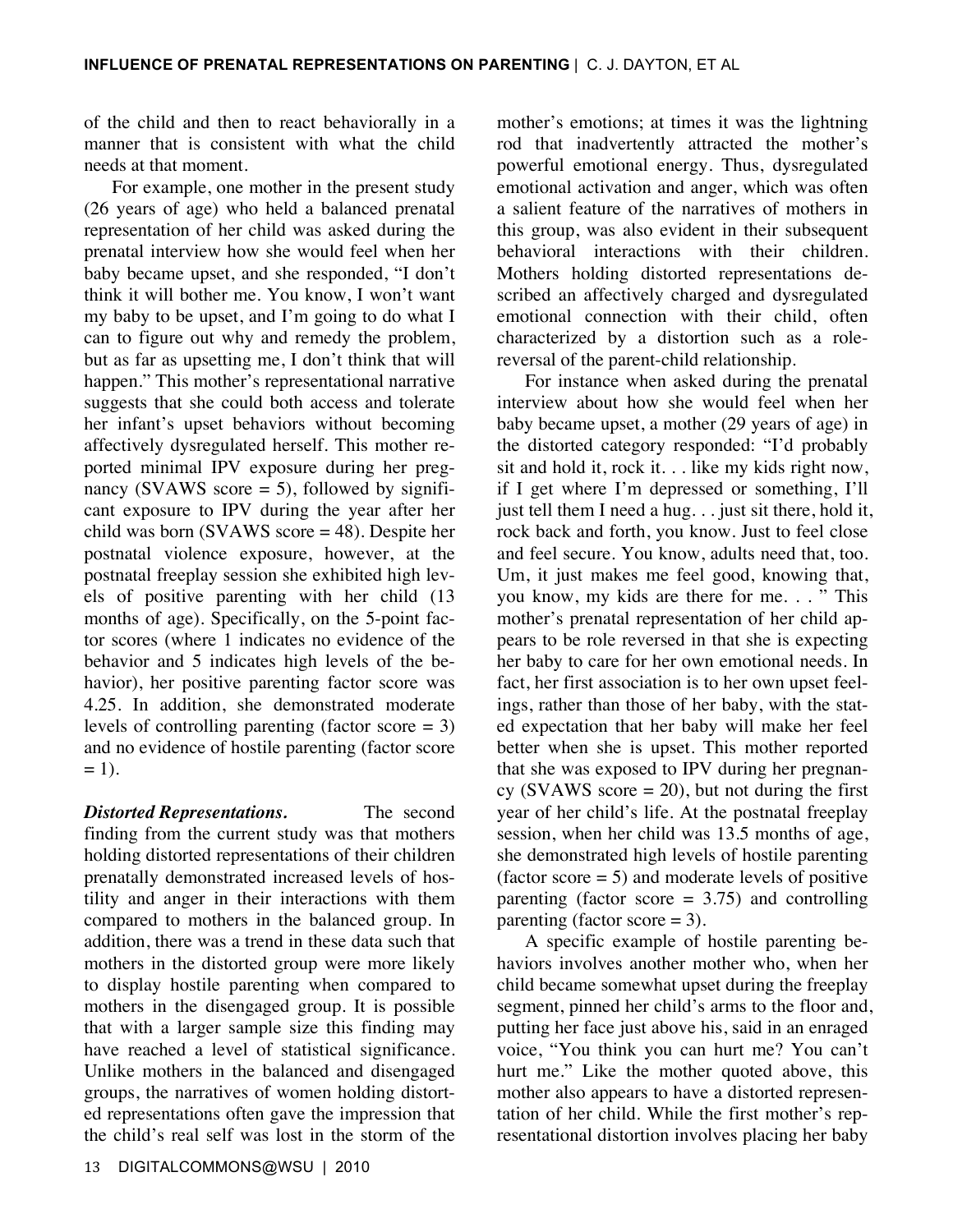in the role of caretaker of her own needs, the second mother's distortion places her baby in the role of the assailant.

*Disengaged Representations.* Finally, our results indicated that mothers holding prenatal disengaged representations of their infants tended subsequently to be more controlling with them as compared to mothers holding balanced representations. In other words, mothers who were emotionally *disengaged* and deactivated in terms of their representation of their infant tended to be behaviorally *overly engaged* (e.g., controlling) with them. While this finding seems counterintuitive, it is, in fact, theoretically consistent. That is, mothers who earned high scores on the controlling parenting factor tended to take more of a *teaching* stance when interacting with their infants. They frequently spent a good deal of time showing their child how to "correctly" use the toys in the playroom and were relatively unwilling to follow the child's lead in play. Thus, while they were clearly behaviorally engaged with their children, these mothers did not evince high levels of emotional engagement and, in fact, did not seem to be attuned to the desires and needs of their children in this unstructured play session. Consistent with their emotional deactivation and affective "overcontrol" within their representations, these women exhibited a high level of behavioral control with their infants.

Mothers holding disengaged representations tended to describe their infants in emotionally impoverished and affectively deactivated ways during the representational interview. For example, responding to the question during the prenatal interview that asked what she thought she would do when her baby became upset, one mother (24 years of age) in this category responded, "[I'll] just deal with it. Just like, 'all right, I see you have attitude today'. All I'll say [is], 'today's the day for the attitude' (laughs)." In this case, the mother's response represents an emotionally deactivated style as well as a sense that she is not affectively connected to her unborn infant. This mother reported IPV exposure during her pregnancy (prenatal SVAWS score = 12), followed by minimal exposure during the first year of her child's life (postnatal SVAWS score  $= 2$ ). Her parenting with her child  $(13)$ months of age) was characterized by high levels of controlling behaviors (factor score  $= 5$ ), moderate levels of positive parenting (factor score = 3.5) and low levels of covert behaviors (factor  $score = 2$ ).

A specific example of controlling behavior was evident in multiple mother-infant dyads during the freeplay session. One of the toys in the playroom was a shape-sorter with geometric shaped holes at the top of a canister and three dimensional shapes designed to fit into the corresponding holes. Mothers high on positive parenting were likely to allow their children to play with this toy in any way they desired, including allowing them to 'cheat' by taking off the top of the canister and dumping the shapes in. Mothers who were high on controlling behaviors, however, frequently held down the top of the canister with one hand and physically manipulated the child's hand such that the shapes all landed in their correct holes. In many cases, these controlling behaviors were sustained even in the face of emotional upset on the part of the child. The mother's unstated agenda seemed to be that the rules of the game must be maintained at all costs, even in the face of "attitude" on the part of the baby.

#### **IPV and Parenting**

Contrary to our hypotheses, postnatal IPV did not moderate the relationship between prenatal maternal representations and observed parenting. In addition, there was no main effect of postnatal IPV on parenting behaviors and the prenatal IPV covariate was not significant in the model. Thus, internal representations functioned similarly for the abused and non-abused groups of women. These findings suggest that internal representations may play a significant role in guiding parenting behaviors even in the context of IPV. Whereas trauma theory would predict that a woman's internal resources for ego-resiliency and self regulation would be overwhelmed by the experience of the abuse, it may be that her representation of her child is powerful enough such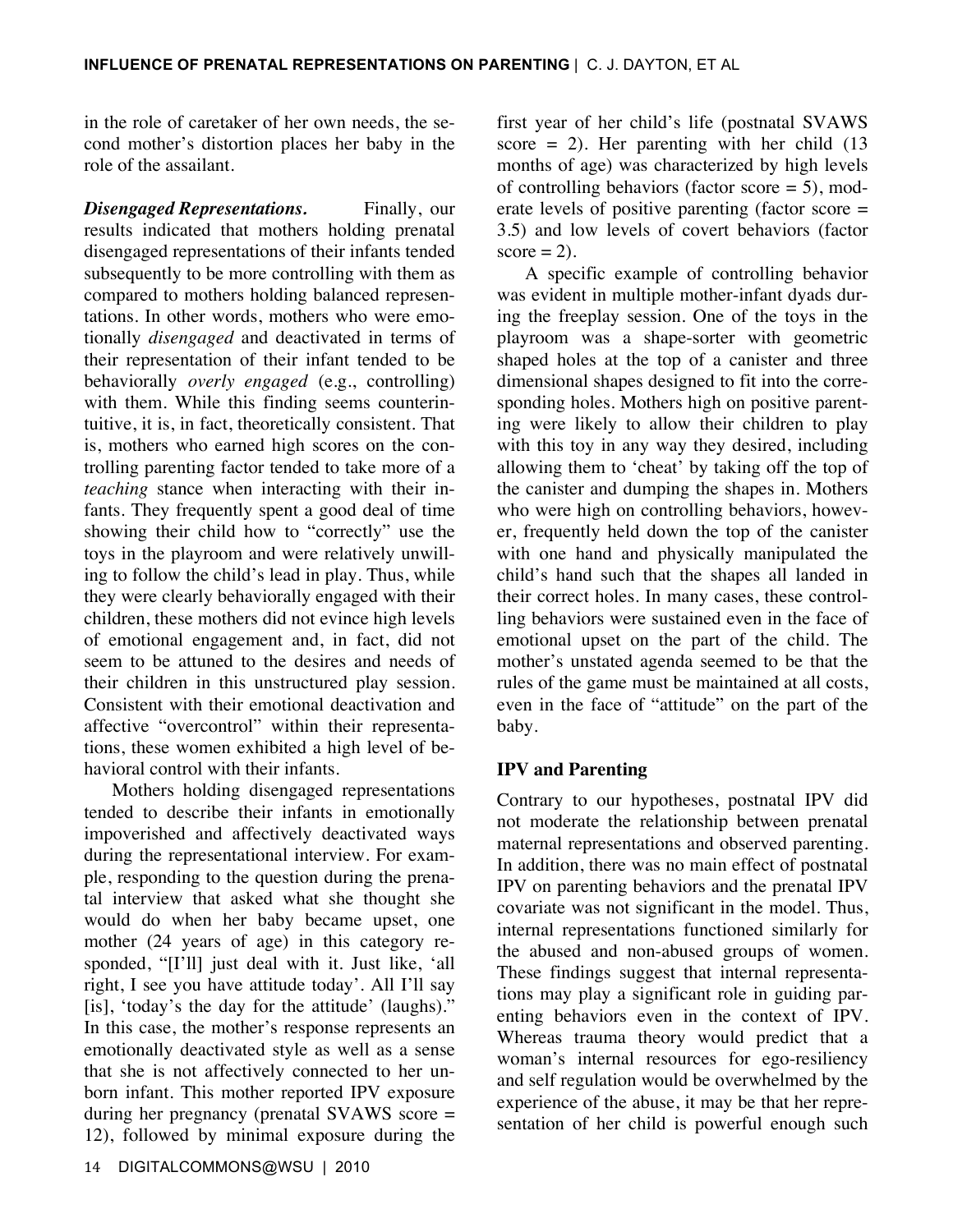that even in the face of subsequent (postnatal) IPV it continues to have a significant impact on her parenting.

Alternatively, it is possible that IPV *exposure* is less important in predicting parenting outcomes than subsequent trauma *symptoms* that some of the abused women may subsequently develop. The fact that trauma symptoms were not included in the current study is clearly a limitation. However, the finding that representations impact parenting differentially within the two non-balanced types suggests that representations are driving some of the variance of the parenting variables, despite the possible contribution of trauma symptoms.

In another study using data from the larger longitudinal study from which the current study is derived, an SEM analysis revealed that postnatal IPV did predict postnatal parenting, whereas prenatal IPV did not (Levendosky, Leahy, Bogat , Davidson, & Von Eye, 2006). However, in contrast to the current paper, this study examined parenting behavior as a mediator along with maternal mental health in predicting children's outcomes. In addition, this model did not include maternal prenatal representations. Thus, based on the current findings, it appears that postnatal IPV does not directly predict to postnatal parenting behaviors when other contextual variables, such as maternal mental health and social support, are not accounted for.

It is possible that the experience of IPV is most powerful in the formation of representations *during* pregnancy. This explanation is supported by attachment theory which emphasizes the powerful influence that internal working models, once developed, have on subsequent human behavior (Bowlby, 1969/1982). In fact, in a cross-sectional analysis using data from the larger longitudinal study, Huth-Bocks and colleagues (2004) found that women who reported prenatal exposure to IPV were more likely to hold non-balanced prenatal representations (e.g., either disengaged or distorted) of their infants. Thus, it may be that exposure to IPV is most critical in terms of its influence on the formation of the representation itself, rather than directly influencing parenting behaviors. Once formed, internal representations appear to drive maternal behavior regardless of whether the woman experiences postnatal violence.

Finally, there were important methodological issues that may have influenced these results. Specifically, this was a community sample of women reporting various levels of IPV. It is possible that, whereas the relatively lower levels of IPV experienced by the women in a community sample does not moderate the relationship between prenatal representations and parenting behaviors, extreme levels of abuse that are commonly present in shelter samples may in fact prove to be a significant moderator. It is also clearly the case that the violence experienced by these women changes over time and may not best be viewed as a static variable, even within a oneyear period (Bogat, Levendosky, Theran, von Eye, & Davidson, 2003). Our assessment of IPV asked women to report their exposure over the course of the one-year postnatal period. Thus, we were not able to determine recency of abuse within this period. It is possible that the parenting behaviors of women with more recent abuse (e.g., a week before the assessment of parenting) were more impaired than the parenting behavior of women with more distal abuse (e.g., 10 months before the parenting assessment). This is a further limitation of this study.

In addition, the observational data included in these analyses were collected in a laboratory setting and not in the family's home environment. While this methodology is consistent with other research examining these constructs (Donovan, Leavitt, Taylor, & Broder, 2007), the demand characteristics of the setting itself may have been a factor in the mother's and child's behaviors. That is, it is possible that some mothers and children felt uncomfortable in this unfamiliar setting and that their behaviors when interacting with each other were impacted as a result. The balance between standardization of procedures and naturalistic observation is always an issue in this type of research. In the current study, the risk to the participants of obtaining observational data in many homes where IPV was occurring precluded the ability to obtain naturalistic data.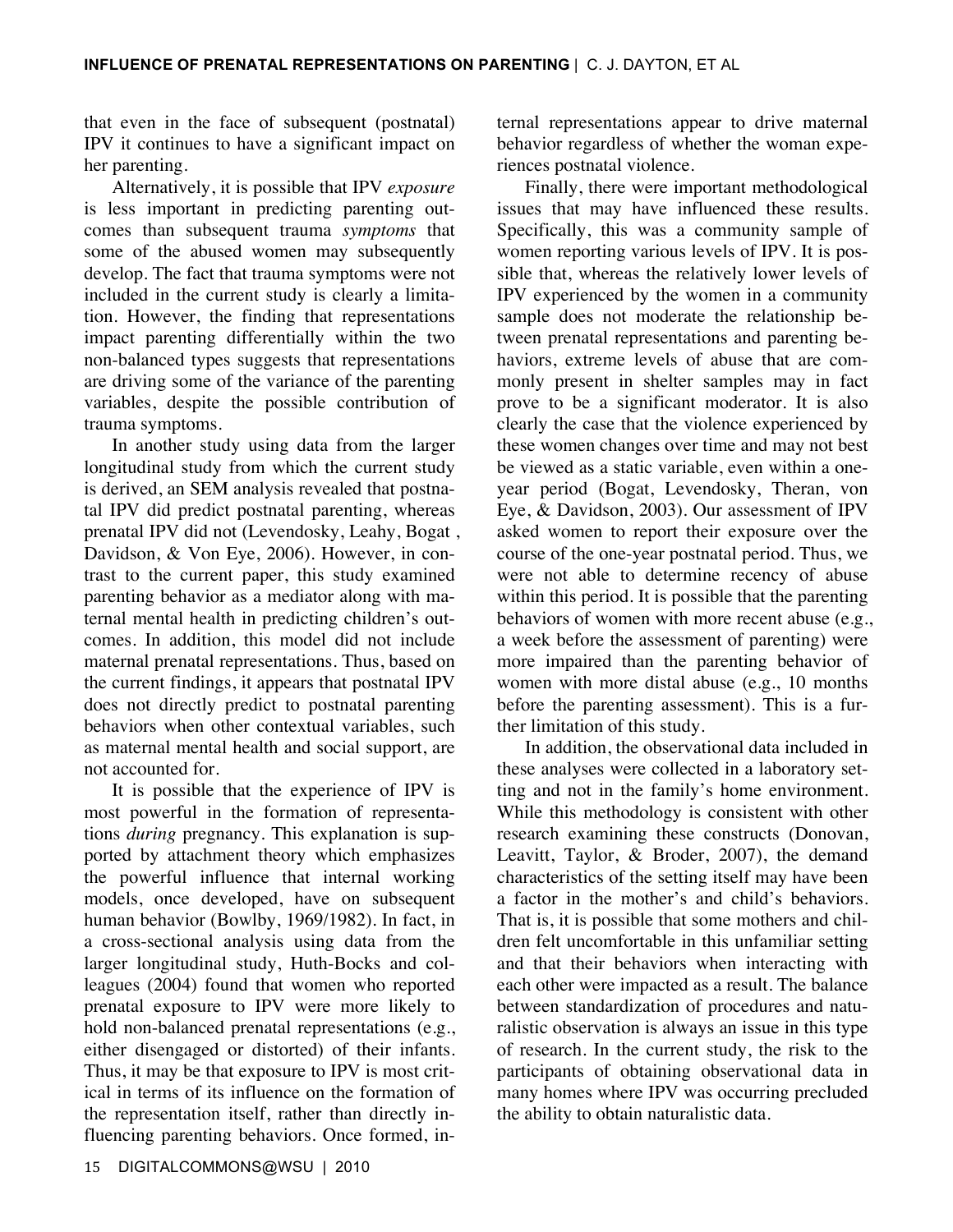#### **Summary**

Examinations of the influence of parental state of mind with respect to his or her past attachment history on parenting behaviors have been well established (Van IJzendoorn, 1995). To date, however, there have been few published studies that examine prenatal maternal representations and their relationships to later observed parenting behaviors. Theran and colleagues (Theran et al., 2005) examined the influence of postnatal shifts in representations over time using a dichotomous variable (e.g., balanced versus non-balanced), on parenting behaviors. To our knowledge, however, no studies have examined the direct influence of prenatal maternal representations at the typological level on later parenting behaviors. Our results suggest that this distinction is critical; we found that the regulation style that was manifest in the mother's prenatal working model (e.g., balanced, disengaged, distorted) was significantly related to her behavioral regulation style (e.g., sensitive, controlling, hostile) with her one-year-old child. Contrary to our predictions, these results were similar for both the postnatally abused and nonabused groups of women, suggesting that representations drive behavior in similar and important ways despite the presence of maternal postnatal exposure to violence.

While the data reported here are correlational in nature and cannot reveal underlying causal relationships, the fact that the maternal representation was measured during pregnancy and thus prior to the mother having any actual interactions with the infant lends support to the hypothesis that there may be a causal relationship in this process. Thus, these results are theoretically consistent and add to the growing literature that internal representations serve to guide behavior throughout development. The finding that prenatal representations directly affect later observed parenting behaviors suggests that maternal working models may be one important link in the intergenerational transmission of attachment relationships.

#### **Clinical and Policy Implications**

The findings from this study are relevant both to clinical work and public policy related to the families of young children. Women form representations of their infant children during pregnancy and these early representations are related to their behavior with those children one year later in both higher risk (e.g., IPV exposed) and lower risk groups. Thus, it seems especially important that professionals working in the early intervention field understand this important window of time in the life of a mother and strive to intervene with pregnant women who show signs of relationship difficulties with their infants prior to the birth of those infants (e.g., mothers who seem disengaged or distorted with respect to their developing relationship with their unborn infants).

At the policy level this might be achieved by funding mental health professionals to work collaboratively with obstetricians to identify and treat such women. This would necessitate the development of screening tools which could be based, in part, on the WMCI. Clinical interventions could then be differentially tailored to address the underlying deficits for the distorted and disengaged groups. For example, clinical interventions for mothers holding distorted prenatal representations of their infants may include helping them to better regulate their affective relationship with their infant using parent-infant psychotherapy techniques. In contrast, mothers holding prenatal disengaged representations could be helped to access and process their affects such that a more emotionally connected relationship with their infant becomes possible. In either case, an understanding of the mother's emotion regulation style as it manifests in her internal representation of her infant will enhance the ability of the infant mental health specialist to intervene effectively with women who are at-risk for parentinfant relationship disturbances.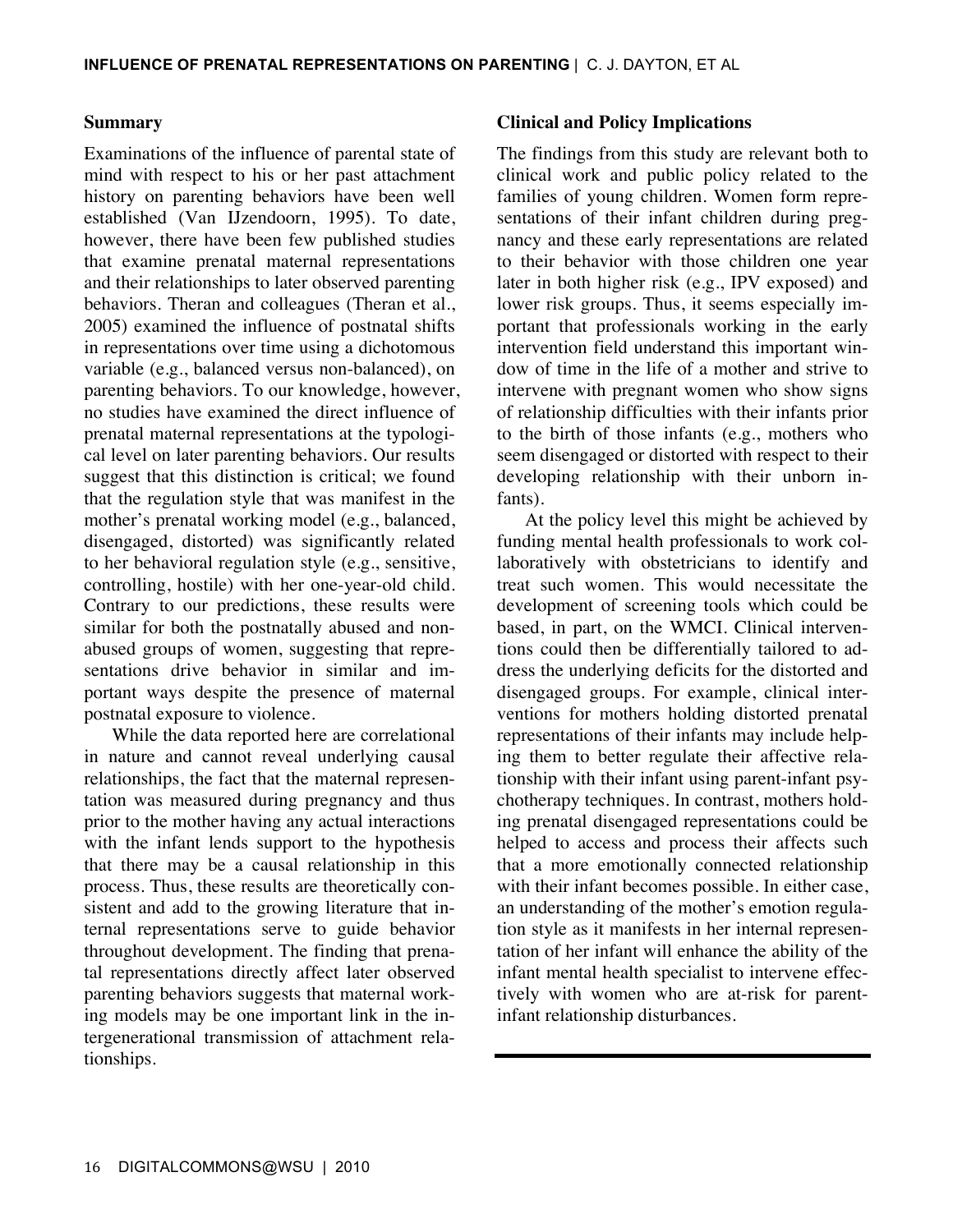#### **REFERENCES**

Aber, J. L., Belsky, J., Slade, A., & Crnic, K. (1999). Stability and change in mothers' representations of their relationship with their toddlers. *Developmental Psychology*, 35(4), 1038-1047.

Aber, J. L., Slade, A., Berger, B., Bresgi, I., & Kaplan, M. (1985). *The Parent Development Interview*. Unpublished Manuscript.

Ainsworth, M. D. S., & Bell, S. M. (1974). Mother-infant interaction and the development of competence. In K. Connolly & J. Bruner (Eds.), *The growth of competence*  (pp. 97-118). New York: Academic Press.

Ainsworth, M. D. S., Bell, S. M., & Stayton, D. J. (1971). Attachment and exploratory behavior of one year olds. In H. R. Schaffer (Ed.), *The origins of human social relations* (pp. 17-52). New York: Academic Press.

Ainsworth, M. D. S., Blehar, M. C., Waters, E., & Wall, S. (1978). *Patterns of attachment: A psychological study of the strange situation.* Oxford, England: Lawrence Erlbaum.

Astin, M. C., Lawrence, K. J., & Foy, D. W. (1993). Posttraumatic stress disorder among battered women: Risk and resiliency factors. *Violence and Victims*, 8(1), 17-28.

Astin, M. C., Ogland Hand, S. M., Coleman, E. M., & Foy, D. W. (1995). Posttraumatic stress disorder and childhood abuse in battered women: Comparisons with maritally distressed women. *Journal of Consulting and Clinical Psychology*, 63(2), 308-312.

Baron, R. M., & Kenny, D. A. (1986). The moderatormediator variable distinction in social psychological research: Conceptual, strategic, and statistical considerations. *Journal of Personality and Social Psychology*, 51, 1173- 1182.

Benoit, D., Parker, K. C. H., & Zeanah, C. H. (1997). Mothers' representations of their infants assessed prenatally: Stability and association with infants' attachment classifications. *Journal of Child Psychology & Psychiatry & Allied Disciplines*, 38(3), 307-313.

Benoit, D., Zeanah, C. H., Parker, K. C. H., Nicholson, E., & Coolbear, J. (1997). "Working Model of the Child Interview": Infant clinical status related to maternal perceptions. *Infant Mental Health Journal*, 18(1), 107-121.

Bibring, G. L., Dwyer, T. F., Huntington, D. S., & Valenstein, A. F. (1961). A study of the psychological processes in pregnancy and of the earliest mother-child relationship. *Psychoanalytic Study of the Child*, 16, 9-72.

Bogat, G. A., Levendosky, A. A., Theran, S. A., von Eye, A., & Davidson, W. S. (2003). Predicting the Psychosocial Effects of Interpersonal Partner Violence (IPV) How Much Does a Woman's History of IPV Matter? *Journal of Interpersonal Violence*, 18(11), 1271-1291.

Bowlby, J. (1969/1982). *Attachment and loss, Vol. 1: Attachment* (2nd ed.). New York: Basic Books.

Bretherton, I., Biringen, Z., Ridgeway, D., Maslin, C., & Sherman, M. (1989). Attachment: The parental perspective. *Infant Mental Health Journal*, 10(3), 203-221.

Button, S., Pianta, R. C., & Marvin, R. S. (2001). Mothers' representations of relationships with their children: Relations with parenting behavior, mother characteristics, and child disability status. *Social Development*, 10(4), 455-472.

Cassidy, J. (1999). The nature of the child's ties. In J. Cassidy & P. Shaver (Eds.), *Handbook of Attachment: Theory, Research and Clinical Applications* (pp. 3-20). New York: Guilford Press.

Cohen, L. J., & Slade, A. (2000). The psychology and psychopathology of pregnancy: Reorganization and transformation. In C. H. Zeanah (Ed.), *Handbook of Infant Mental Health.* New York: The Guilford Press.

Collins, N. L., & Read, S. J. (1994). Cognitive representations of attachment: The structure and function of working models. In K. Bartholomew & D. Perlman (Eds.), *Attachment Processes in Adulthood* (pp. 53-90). Bristol, PA: Jessica Kingsley Publishers.

Coolbear, J., & Benoit, D. (1999). Failure to thrive: Risk for clinical disturbance of attachment*? Infant Mental Health Journal*, 20(1), 87-104.

Crittenden, P. M. (1981). Abusing, neglecting, problematic, and adequate dyads: Differentiating by patterns of interaction. *Merrill Palmer Quarterly*, 27(3), 201-218.

Crockenberg, S., & Leerkes, E. (2000). Infant social and emotional development in family context. In C. H. Zeanah (Ed.), *Handbook of Infant Mental Health* (2nd ed., pp. 60- 90). New York: The Guilford Press.

DeVoe, E. R., & Smith, E. L. (2002). The impact of domestic violence on urban preschool children: Battered mothers' perspectives. *Journal of Interpersonal Violence*, 17(10), 1075-1101.

Dix, T. (1991). The affective organization of parenting: Adaptive and Maladaptive Process. *Psychological Bulletin,* 110(1), 3-25.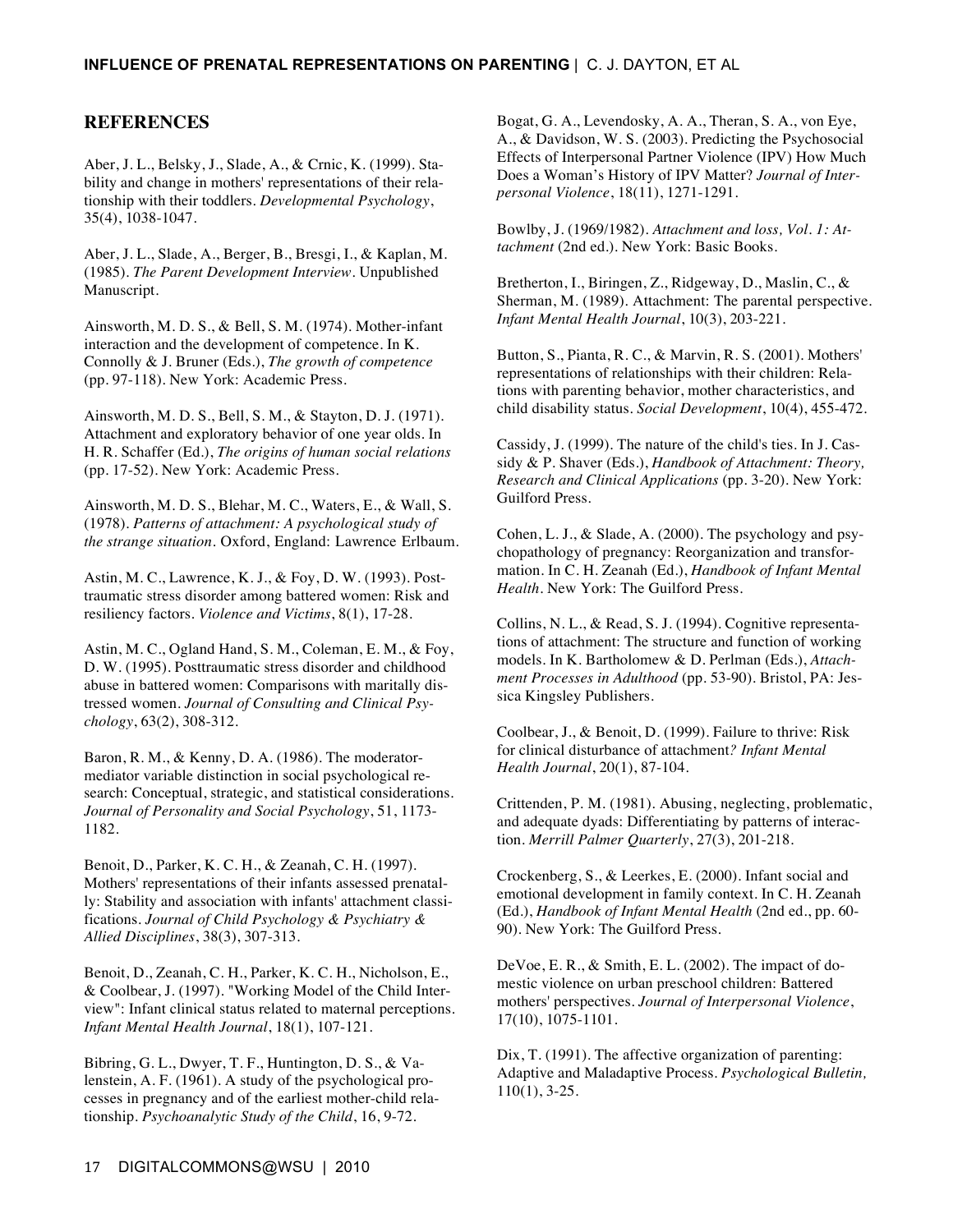#### **INFLUENCE OF PRENATAL REPRESENTATIONS ON PARENTING** | C. J. DAYTON, ET AL

Donovan, W., Leavitt, L., Taylor, N., & Broder, J. (2007). Maternal sensory sensitivity, mother-infant 9-month interaction, infant attachment status: Predictors of mothertoddler interaction at 24 months*. Infant behavior and development*, 30, 336-352.

Fonagy, P., Gergely, G., Jurist, E., & Target, M. (2004). *Affect Regulation, Mentalization, and the Development of the Self*. New York: Other Press.

George, C., & Solomon, J. (1999). Attachment and caregiving: The caregiving behavioral system. In J. Cassidy & P. R. Shaver (Eds.), *Handbook of attachment: Theory, research, and clinical applications* (pp. 649-670). New York: The Guilford Press.

Green, J. M., Coupland, V. A., & Kitzinger, J. V. (1990). Expectations, experiences, and psychological outcomes of childbirth: A prospective study of 825 women. *Birth*, 17(1), 15-24.

Herman, J. L. (1992). *Trauma and recovery*. New York: Basic Books.

Huth-Bocks, A. C., Levendosky, A. A., & Bogat, G. A. (2002). The effects of domestic violence during pregnancy on maternal and infant health. *Violence and Victims*, 17, 169-185.

Huth-Bocks, A. C., Levendosky, A. A., Theran, S. A., & Bogat, G. A. (2004). The impact of domestic violence on mothers' prenatal representations of their infants. *Infant Mental Health Journal*, 25(2), 79-98.

Huth Bocks, A. C., Levendosky, A. A., Bogat, G. A., & Von Eye, A. (2004). The Impact of Maternal Characteristics and Contextual Variables on Infant-Mother Attachment*. Child Development*, 75(2), 480-496.

Levendosky, A. A., Leahy, K. L., Bogat, G. A., Davidson, W. S., & Von Eye, A. (2006). Domestic Violence, Maternal Parenting, Maternal Mental Health, and Infant Externalizing Behavior. *Journal of Family Psychology*, 20(4), 544-552.

Levendosky, A. A., Leahy, K. L., Bogat , G. A., Davidson, W. S., & Von Eye, A. (2006). Domestic Violence, Maternal Parenting, Maternal Mental Health, and Infant Externalizing Behavior. *Journal of Family Psychology*, 20(4), 544-552.

Levendosky, A. A., Lynch, S. L., & Graham-Bermann, S. A. (2000). Mothers' perceptions of the impact of woman abuse on their parenting. *Violence Against Women*, 6(3), 247-271.

Marshall, L. L. (1992). Development of the Severity of Violence Against Women Scales. *Journal of Family Violence*, 7(2), 103-121.

Mikulincer, M., & Shaver, P. R. (2003). The attachment behavioral system in adulthood: Activation, psychodynamics, and interpersonal processes. In M. P. Zanna (Ed.), *Advances in experimental social psychology* (Vol. 35, pp. 53- 152). San Diego, CA: Academic Press.

Ritchie, K. L., & Holden, G. W. (1998). Parenting stress in low income battered and community women: Effects on parenting behavior. *Early Education and Development*, 9(1), 97-112.

Sameroff, A. J., & Emde, R. N. (Eds.). (1989). *Relationship disturbances in early childhood: A developmental approach*. New York: Basic Books.

Sayre, J. M., Pianta, R. C., Marvin, R. S., & Saft, E. W. (2001). Mothers' representations of relationships with their children: Relations with mother characteristics and feeding sensitivity. *Journal of Pediatric Psychology*, 26(6), 375- 384.

Schore, A. N. (2003). *Affect Dysregulation and Disorders of the Self*. New York: W. W. Norton & Company, Inc.

Slade, A., Belsky, J., Aber, J. L., & Phelps, J. L. (1999). Mothers' representations of their relationships with their toddlers: Links to adult attachment and observed mothering. *Developmental Psychology*, 35(3), 611-619.

Stern, D. N. (1985). *The Interpersonal World of the Infant: A View from Psychoanalysis and Developmental Psychology*. New York: Basic Books.

Stern, D. N. (1995). *The motherhood constellation: A unified view of parent-infant psychotherapy*. New York: Basic Books.

Theran, S. A., Levendosky, A. A., Bogat, G. A., & Huth-Bocks, A. C. (2005). Stability and change in mothers' internal representations of their infants over time. *Attachment and Human Development*, 7(3), 253-268.

Van IJzendoorn, M. H. (1995). Adult attachment representations, parental responsiveness and infant attachment: A meta-analysis on the predictive validity of the Adult Attachment Interview. *Psychological Bulletin*, 117(3), 387- 403.

Vitanza, S., Vogel, L. C., & Marshall, L. L. (1995). Distress and symptoms of posttraumatic stress disorder in abused women. *Violence and Victims*, 10(1), 23-34.